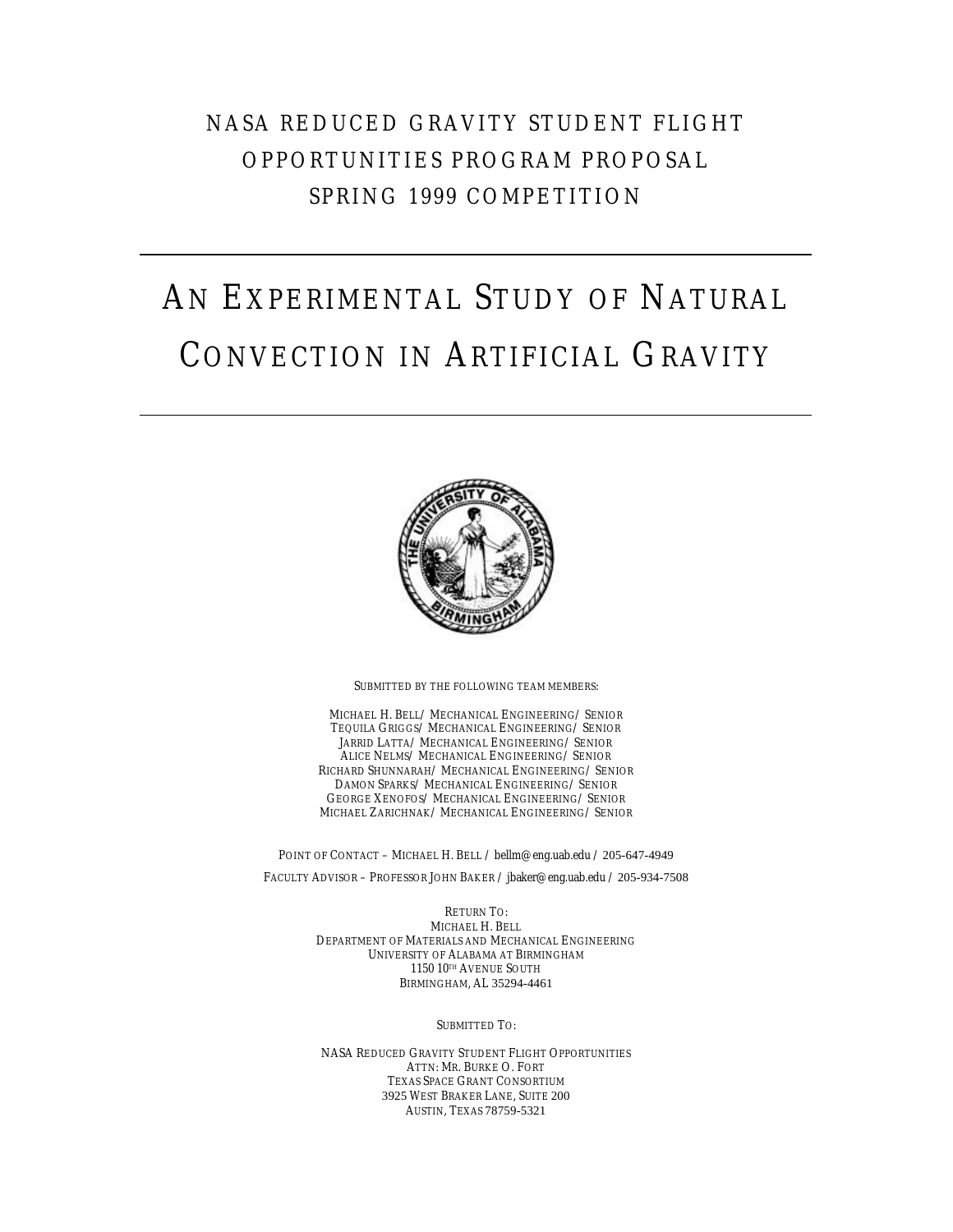### **ABSTRACT**

This proposal outlines an experimental investigation of natural convection in a rectangular enclosure with the presence of a non-uniform artificial gravity field. The non-uniformity in the artificial gravity field occurs as a result of the fact that centrifugal forces produce the artificial gravity field and such forces are proportional to the distance from the axis of rotation. Recall that natural convection depends upon buoyancy forces and buoyancy forces are proportional to gravitational acceleration. Conducting the experiment on the KC-135 will eliminate terrestrial gravitational acceleration and the associated buoyancy forces. This will allow student investigators to examine natural convection that is purely the result of the buoyancy forces associated with the artificial gravity field.

A fully enclosed experimental test cell has been designed. The test cell contains power supplies, an accelerometer, a fully instrumented enclosure along with thermoelectric devices for heating and cooling the "top" and "bottom" walls, a data acquisition system, and a computer. An external motor fixed to a frame that houses the entire experiment will be used to rotate the test cell. Rotational speed will be measured using an optical tachometer.

The overall objective of the proposed experiment is to develop a basic understanding of natural convection in a rotationally produced artificial gravity field. The specific aims of the proposed experiment are:

- 1) Conduct a series of experiments focusing on natural convection in an artificial gravity field.
- 2) Perform a parametric investigation to determine natural convection characteristics in an artificial gravity.
- 3) Use the information gained from the parametric investigation to develop Nusselt number correlations for natural convection in an artificial gravity.

In addition to the above specific aims, an outreach program will be developed as part of the overall project. The outreach program will: 1) provide information about project activities and 2) promote the human exploration and development of space to the general public.

The proposed research is motivated by the fact that continued exposure to a microgravity environment is known to produce a number of undesirable physiological effects in humans. For a long-duration space flight, such as a manned mission to Mars, changes in human physiology caused by weightlessness could detrimentally affect the success of such a mission. For a spacecraft that employs an artificial gravity, accounting for buoyancy force interactions will be critical to the design of systems such as life support or fire protection.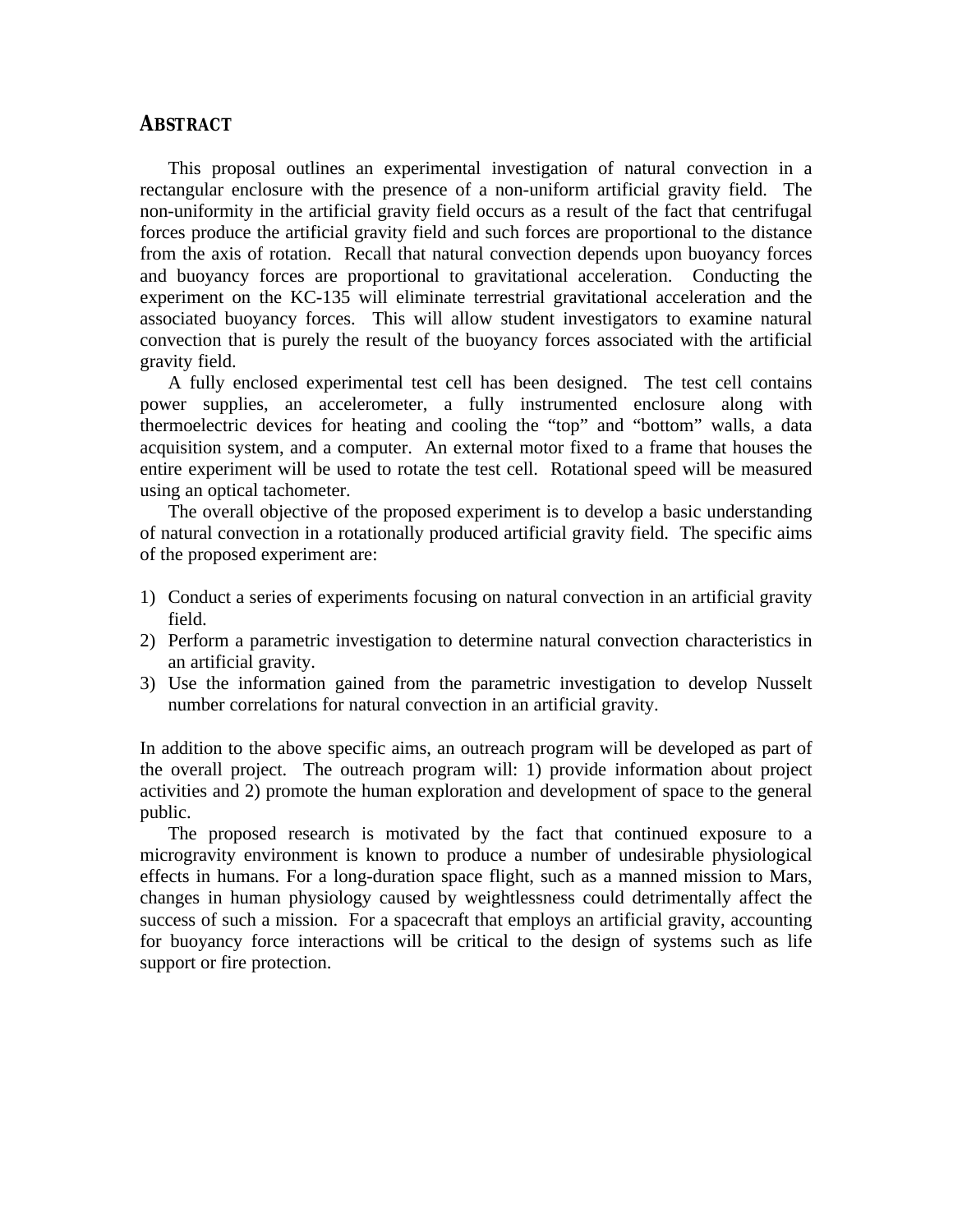### **TABLE OF CONTENTS**

|    | 1.1  |  |
|----|------|--|
|    | 1.2  |  |
| 2. |      |  |
|    | 2.1  |  |
|    | 2.2  |  |
|    | 2.3  |  |
|    | 2.4  |  |
|    | 2.5  |  |
|    | 2.6  |  |
|    | 2.7  |  |
|    | 2.8  |  |
|    | 2.9  |  |
|    | 2.10 |  |
|    | 2.11 |  |
|    | 2.12 |  |
|    | 2.13 |  |
|    | 2.14 |  |
|    | 2.15 |  |
|    | 2.16 |  |
| 3. |      |  |
| 4. |      |  |
| 5. |      |  |
| 6. |      |  |
|    |      |  |
|    |      |  |
|    |      |  |
|    |      |  |
|    |      |  |
|    |      |  |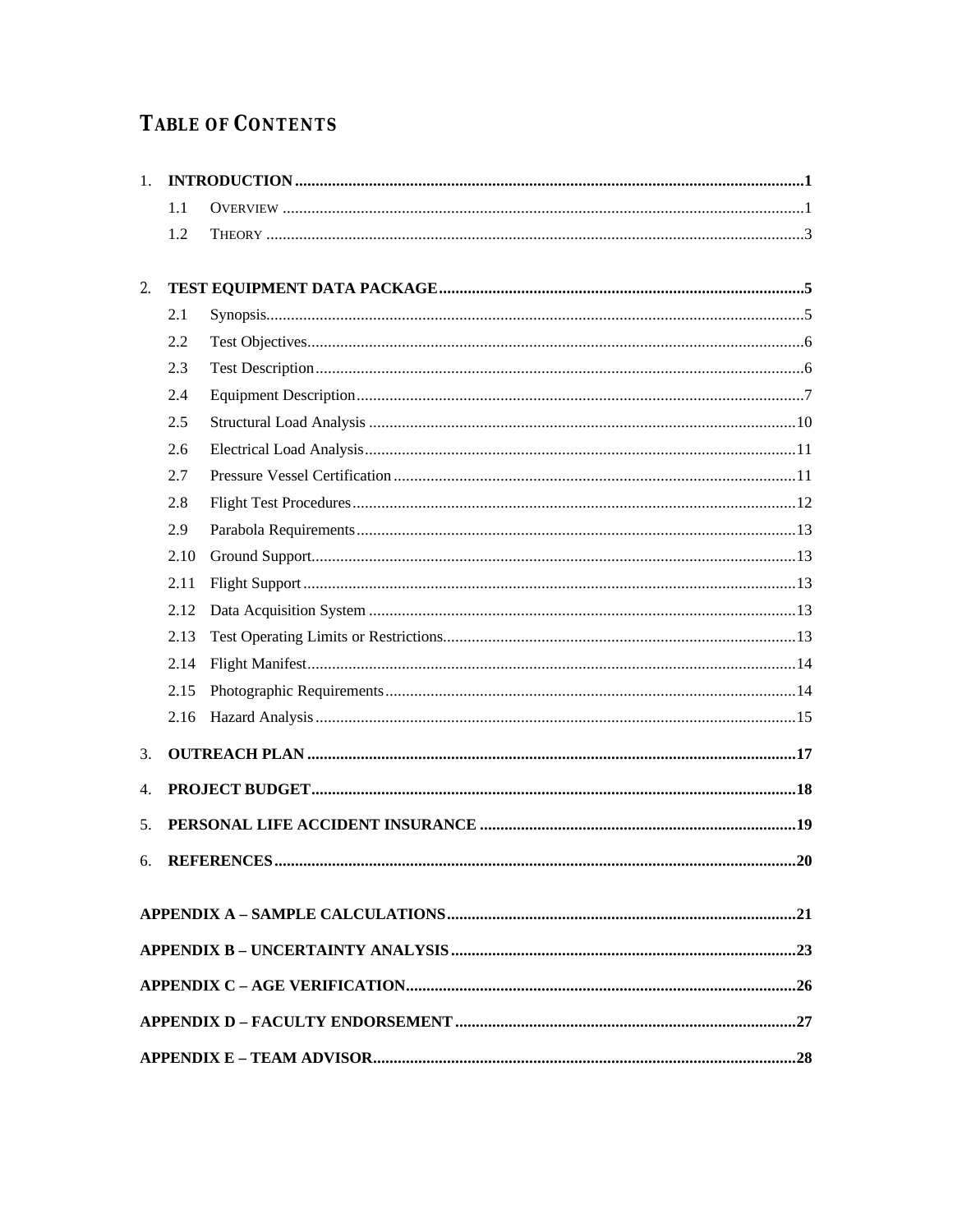#### **1. INTRODUCTION**

### **1.1 Overview**

As space exploration increases, longer periods of time will be spent in a microgravity environment. Unfortunately, long-term exposure to weightlessness leads to a chain-reaction of undesirable physiological adaptations. Among these are bone demineralization, cardiovascular changes, fluid redistribution, and red blood cell loss. In order to solve these problems, experiments and studies must be conducted. There is both theoretical and experimental evidence that artificial gravity can substitute for natural gravity to maintain health in orbit.

An experiment studying natural convection in an artificial gravity has practical application in space habitat design. In order to counteract the effects of microgravity on the human body, space habitats may use centrifugal force to create an artificial gravity. This artificial gravity will vary as the distance from the center changes, resulting in a non-uniform gravity field. Because natural convection heat transfer is affected by the magnitude of the gravity field, design of spacecraft life support systems will depend upon an understanding of natural convection in an artificial gravity field. By understanding how the heat is transported, optimal placement, size, and power consumption of heating and cooling equipment can be assessed. Minimization of size, weight, and power consumption leads to more cost-effective space flights.

In this experiment, an experimental test cell will be used to determine natural convection heat transfer characteristics in an artificial gravity field. The test cell is placed at a given radius from the center of rotation as shown in figure 1.



**Figure 1: Diagram of Test Cell in Relation with Axis of Rotation**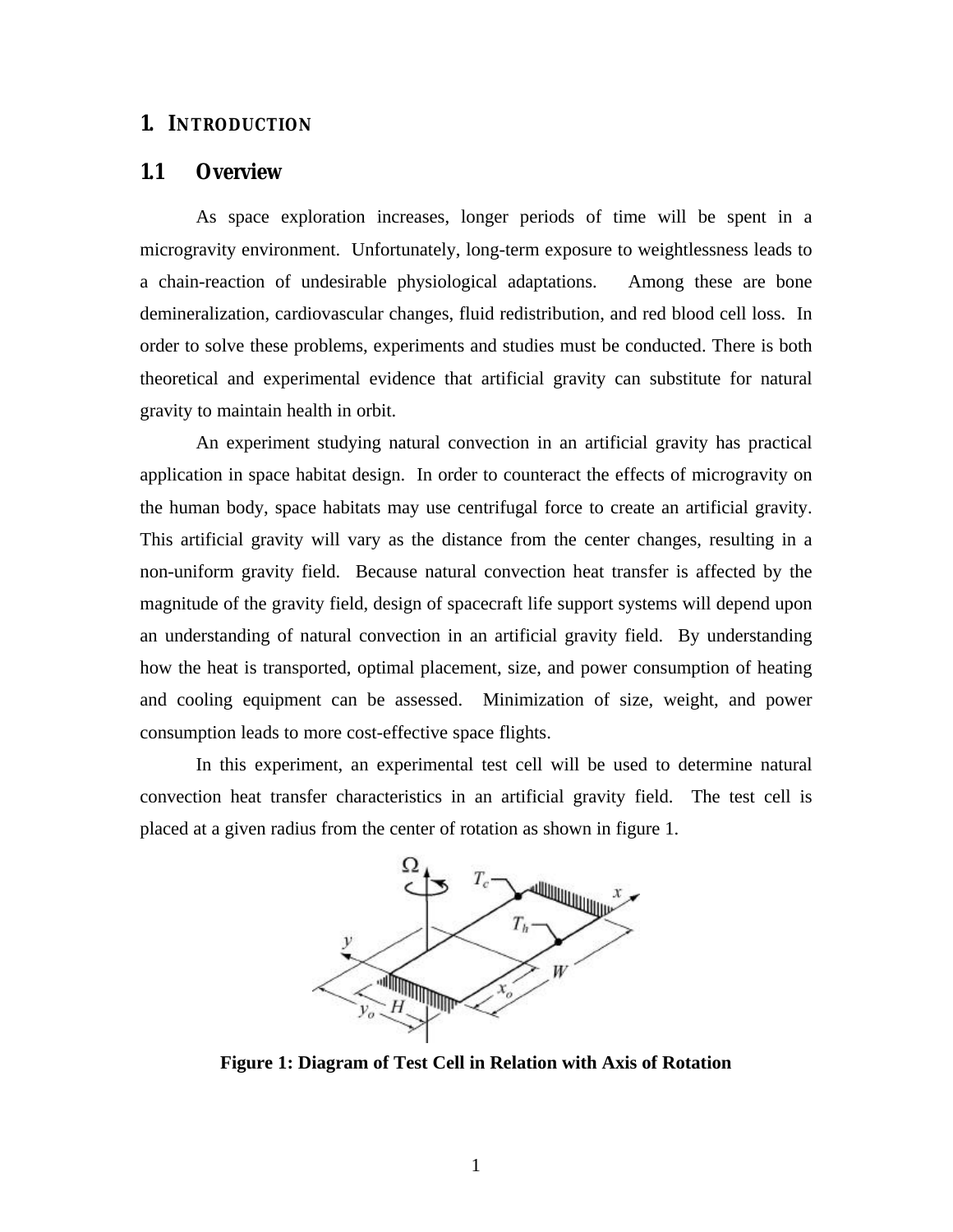Rotating the enclosure about an axis will generate an artificial gravity field. A thermoelectric device is positioned at the outer edge of the test cell and a heat sink is positioned at the inner edge. When the external gravitational acceleration due to the flight path of the KC-135 becomes less than 1-g, heat is transferred into one end of the test cell while a heat sink at the opposite end draws this heat to maintain isothermal conditions at the two walls. Note that the other walls of the test cell are insulated. The test cell will be instrumented with thermistors placed within the test cell walls. The information from the test cell will be routed to a computer system equipped with a data acquisition system as shown in figure 2. The experimental test cell will be enclosed in a PVC cylinder and will be isolated from the surroundings. The PVC cylinder will be housed in a frame and will be rotated using an external, variable speed motor. Temperatures, rotational speeds, and external gravitational acceleration will be measured. This information will be used to determine convective instability and to examine the validity of certain scaling arguments.



- 1. 9V battery
- 2. accelerometer
- 3. power controller
- 4. thermoelectric devices
- 5. wiring harness for thermistors
- 6. multiplexer
- 7. data acquisition card
- 8. computer
- 9. 12V battery
- 10. insulation

**Figure 2: Schematic of Test Cell and Data Acquisition System**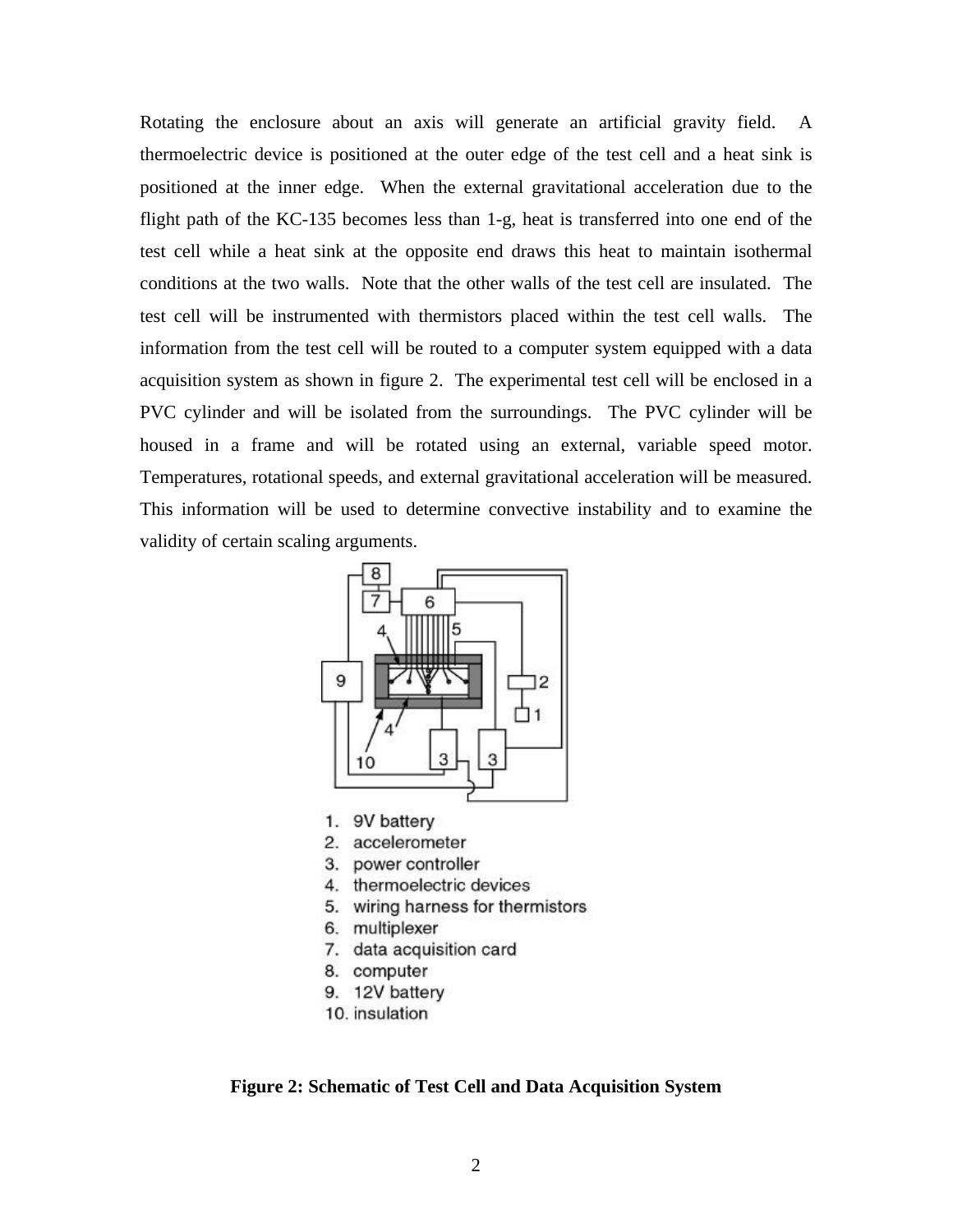### **1.2 THEORY**

The phenomenon of natural convection heat transfer plays an important role, both in nature and in engineering systems (Kakac 1985). In natural convection, fluid motion is the result of buoyancy forces. The ratio of the buoyant forces to viscous forces, a dimensionless number known as the Grashof number, can be used to predict the onset of natural convection. For an enclosure, a dimensionless parameter, known as the Rayleigh number, has traditionally been used. The Rayleigh number is the product of the Grashof number and the Prandtl number. The Prandtl number is the ratio of the viscous forces to thermal diffusivity. Previous research has identified a critical value of the Rayleigh number. Below this critical value the only mode of heat transfer is by conduction. Above this critical value natural convection occurs (Holman 1997).

Gravity is minimal in space, therefore, natural convection as a result of density gradients can not occur. As mentioned in the introduction section there is a critical need to provide an artificial gravity environment for a long duration space flight. Currently, the only known method of producing such an environment is by rotating a spacecraft. Artificial gravity is produced as a result of centrifugal forces.

On earth the gravitational acceleration is a constant and is approximately equal to 9.81 m/s². In this artificial gravity environment, the gravitational acceleration will not be constant. The artificial gravity acceleration will be a monotone increasing function of the distance from the axis of rotation. The equation for the artificial gravitational acceleration is a =  $\Omega^2$ ⋅r, where r (meters) is the distance from the axis of rotation and  $\Omega$ (radians per second) is the angular speed. To achieve Earth-normal gravity, the required distance from the axis of rotation is a function of rotational speed, which is shown in figure 3.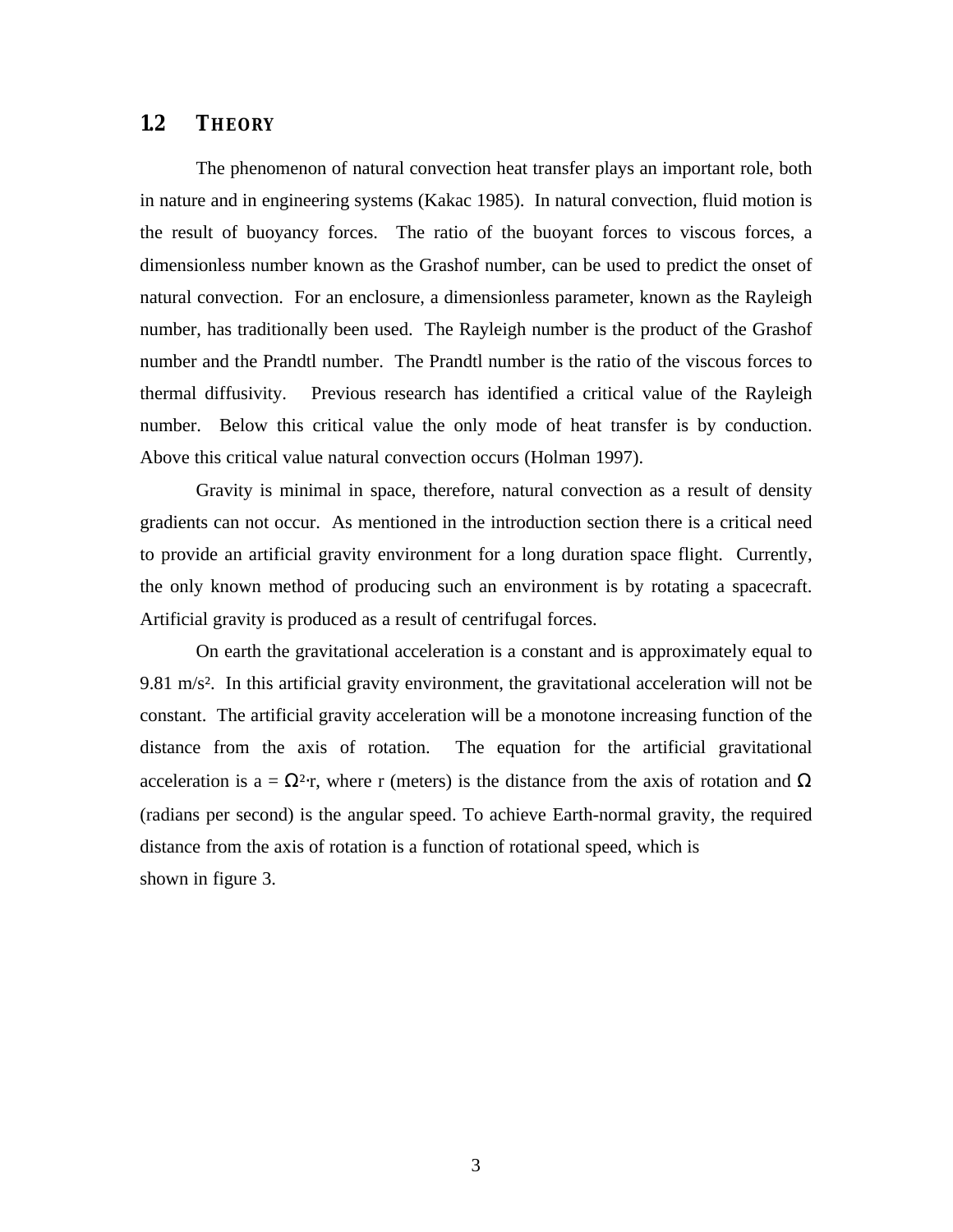

**Figure 3: Distance from Axis vs. Rotational Speed for 1-g**

In this investigation natural convection in a rotating enclosure will be considered. After examining the problem, it was decided that the following variables will be important in predicting natural convection characteristics:  $\Delta T$ , q<sub>w</sub>,  $\Omega$ , H, W,  $\beta$ , μ, k, ρ, c<sub>p.</sub>  $\Delta T$  is the change in temperature,  $q_w$  is the wall heat flux,  $\Omega$  is the angular velocity, H is the height, W is the width,  $\beta$  is the coefficient of thermal expansion,  $\mu$  is the viscosity, k is the thermal conductivity,  $\rho$  is the density,  $c_p$  is the specific heat at constant pressure. These variables were used to derive three dimensionless parameters. These parameters are the Prandtl Number, Nusselt Number, and an unknown,  $N_2$  .  $N_2$  was derived by applying the Buckingham-Pi theorem (Baker-Nayagam 1999).

As part of the planning phase of the experiment, an uncertainty analysis was performed to determine the most cost-effective means of accurately measuring each variable. The uncertainty analysis was performed for RTD's, thermistors, and thermocouples. From the analysis of our results, thermistors were proven to be the most cost-effective and precise. See appendix B for uncertainty analysis.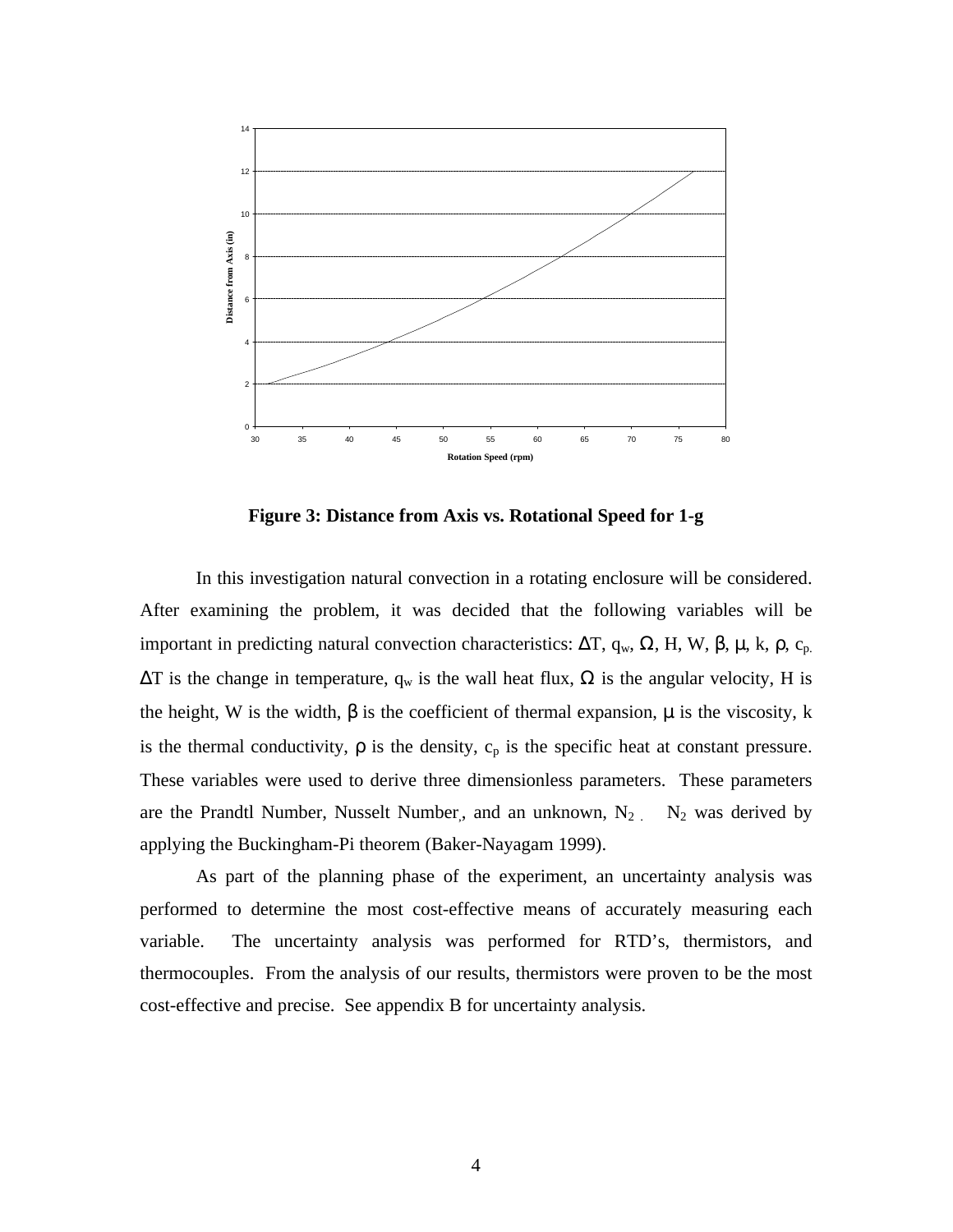### **2. TEST EQUIPMENT DATA PACKAGE**

### **2.1 Synopsis**

In this experiment, characteristics of natural convection will be examined in a non-uniform artificial gravity field. Design of spacecraft life support systems will depend upon an understanding of natural convection in an artificial gravity field because natural convection heat transfer is affected by the magnitude of the gravity field. Rotating the test cell about an axis will provide an artificial gravity field. The test cell will be heated at one end and cooled at the other. Temperatures, rotational speeds, and gravitational acceleration will be measured. This information will be used to determine convective instability and to examine the validity of certain scaling arguments.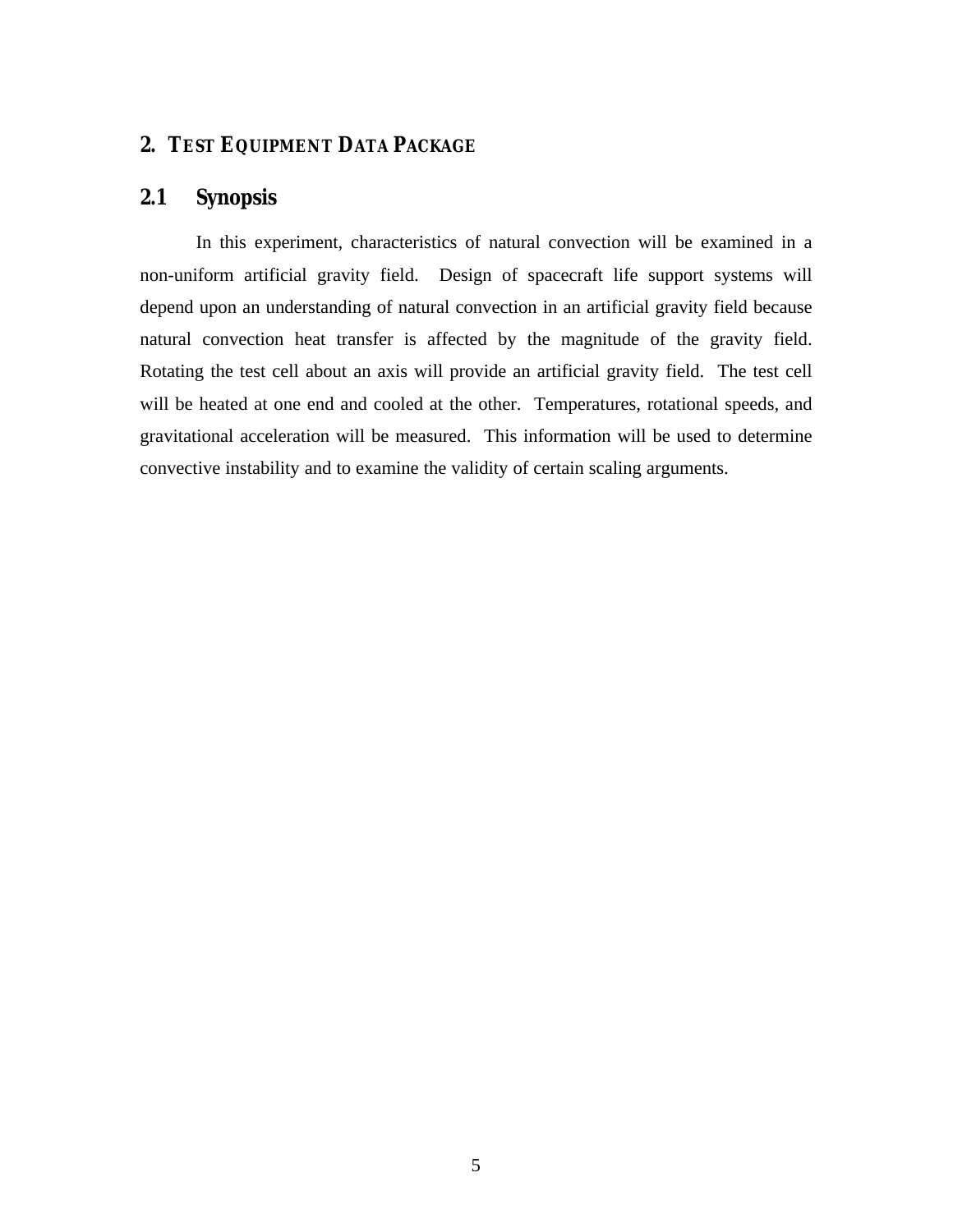### **2.2 Test Objectives**

The objectives of this experiment are the following:

- Conduct an experiment capable of exploring natural convection in an artificial gravity field.
- Conduct a parametric investigation on the onset of the initial convective instability. The parameters that are varied are the change in temperature across an enclosure and rotational speed. Develop a neutral stability curve for the onset of the initial convective instability.
- Gain insight into natural convection in an artificial gravity field and develop a correlation of natural convection heat transfer characteristics in an artificial gravity field.

### **2.3 Test Description**

Flight onboard the KC-135A will provide gravitational accelerations varying from microgravity to 2-g during parabolic flight maneuvers. A test cell, within a rotating PVC cylinder will be heated at one end and cooled at the other. Temperatures, rotational speeds, and gravitational acceleration will be measured continuously by a data acquisition system. The data acquisition will control the thermoelectric devices.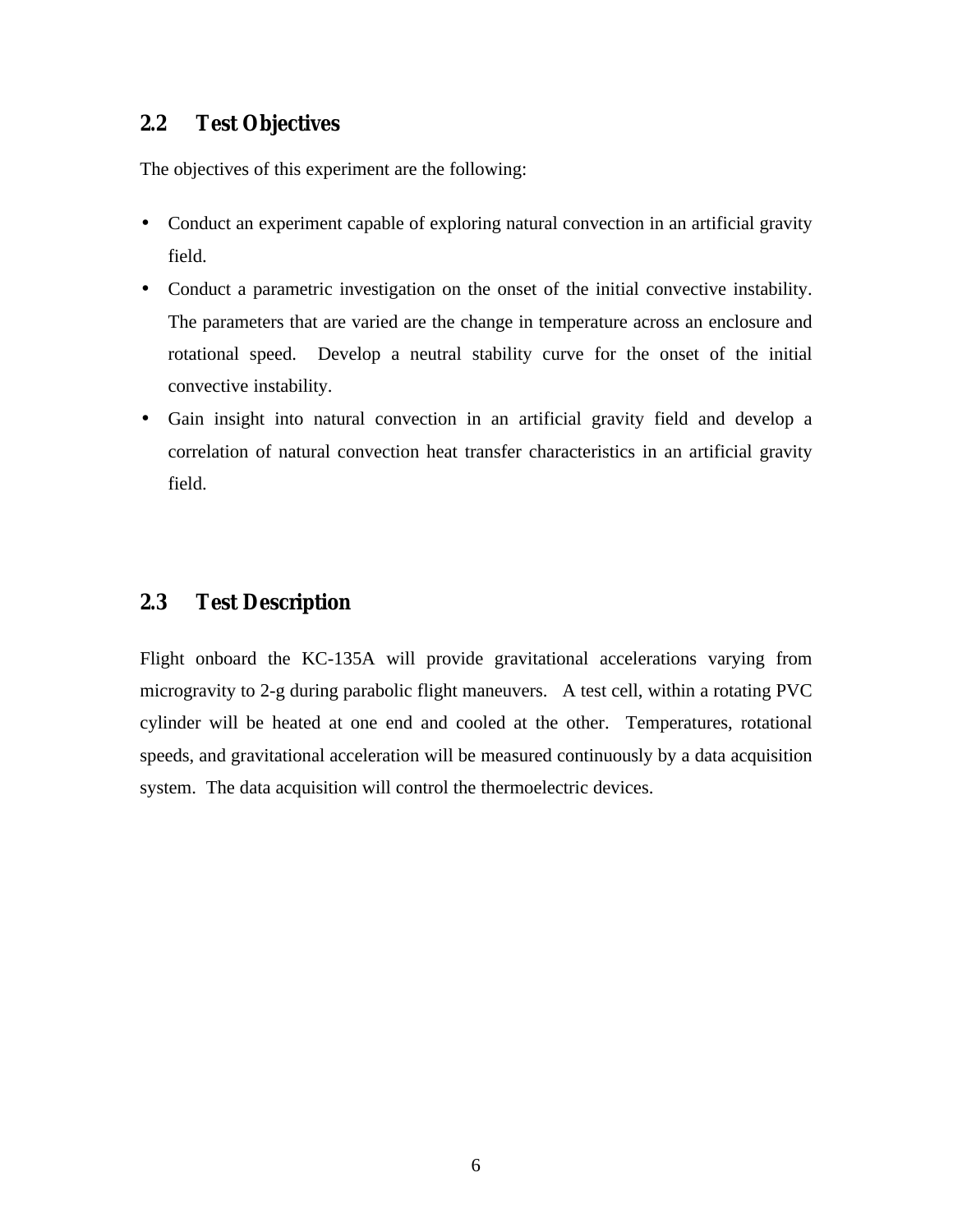### **2.4 Equipment Description**

#### **Structure**

A structure will be constructed of T-slotted extruded aluminum struts. The dimensions of the structure will be 24 inches by 24 inches by 48 inches. Bolts will connect the struts. The structure will be mounted to an aluminum base plate. The struts, bolts, and connectors are manufactured by 80/20, Inc.

#### **Base plate**

An aluminum base, with dimensions of 24 inches by 48 inches and  $\frac{1}{4}$ -inch thick, will be attached to the floor of the KC-135 with 5/8-inch steel bolts. The bolts will be protected with large area washers according to the specifications given in the Student Flight Opportunities User guide.

#### **Cylinder**

A PVC cylinder will have an inside diameter of 10-inches and a length of 48 inches. Aluminum caps on both ends will enclose the cylinder. The caps will be secured to the cylinder by threaded rods travelling inside the length of the cylinder bolted to each cap. The cylinder will serve as the housing for a rail cage that will house the test cell, data acquisition system, and a 12-volt battery.

#### **Motor**

The motor will be a Dayton 4Z248 ¼-hp, variable speed, AC motor. The motor's maximum rpm is 1725 rpm.

#### **Tachometer**

A Cole-Parmer optical tachometer will be used to measure rotational speeds. The model number is P-87303-10.

#### **Surge protector**

The surge protector will be a standard 6-plug extension surge bar. This will be used to provide 120-volts AC for the motor.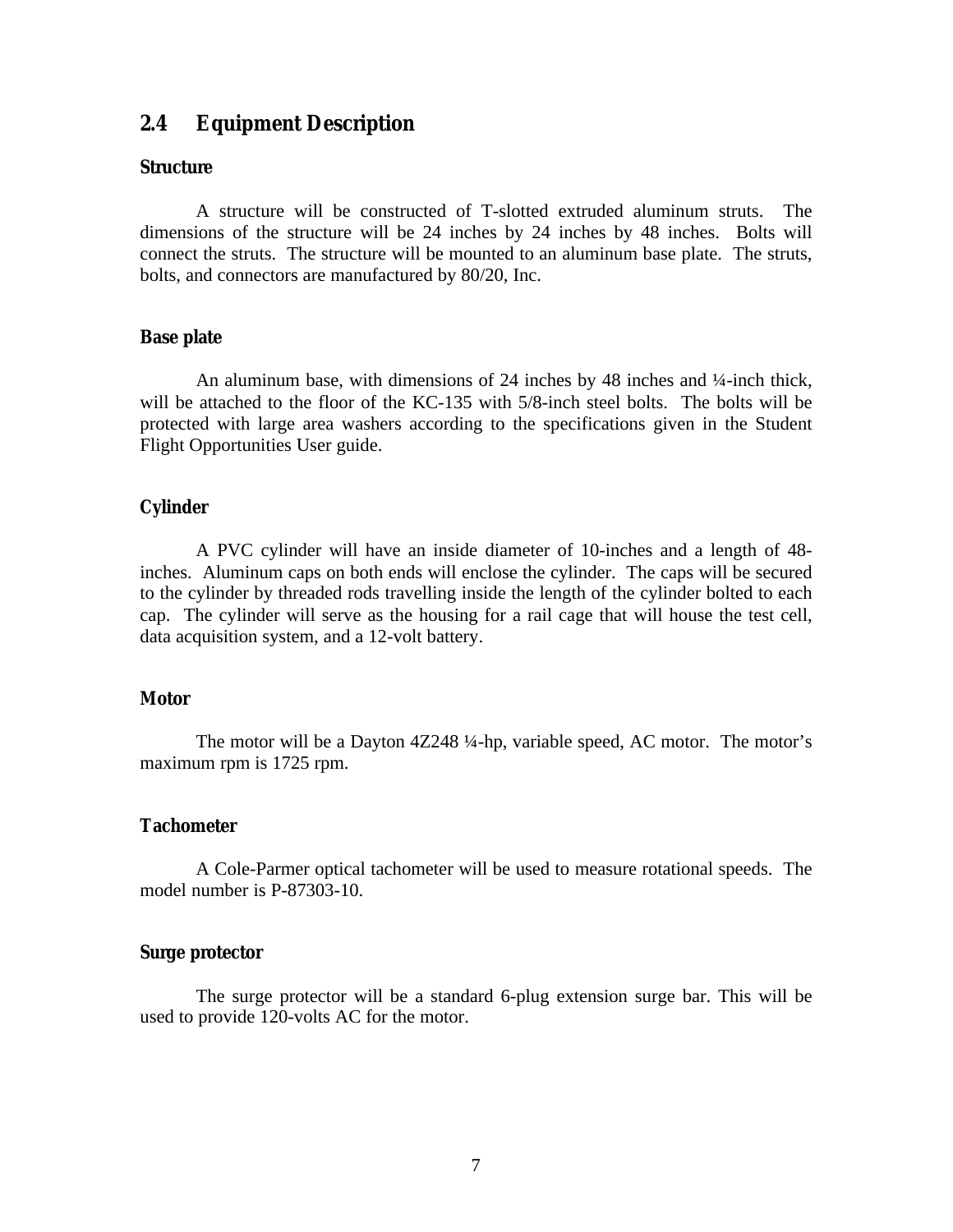#### **Batteries**

Two gel-cell batteries will supply power to the PC/104 computer, the thermoelectric devices, and thermistors. A 9-volt battery will supply power to the accelerometer.

#### **Data acquisition card**

The data acquisition board will provide the PC/104 data it reads from the thermocouples and accelerometer. This data acquisition board will sit next to the laptop computer and will be connected to the thermocouples and accelerometer. We are planning to purchase this equipment from National Instruments.

#### **Multiplexer**

The AMUX-64T is a front-end analog multiplexer that quadruples the number of analog input signals that can be digitized with National Instruments MIO board. Thermistors will be connected to the AMUX-64T and the AMUX-64T will be connected to the data acquisition card. The AMUX-64T has 16 separate four-to-one analog multiplexer circuits. The AMUX-64T has an integrated circuit temperature sensor that can be connected as a differential input of two of the 64 input channels for thermistor cold-junction compensation.

#### **Computer**

The Parvus PC/104 single board computer will be used to operate LabVIEW, which will collect data from the data acquisition card and operate the thermoelectric device. The PC/104 utilizes a credit-card-size Pentium processor. The footprint of the PC/104 is 3.55-inches by 3.775-inches. The PC/104 will receive its power from the Parvus Power Distribution IV, which is a DC to DC conversion board. The Power Distribution IV will receive its power from batteries.

#### **Thermistors**

Omega ON-402-PP thermistors will be used to record temperatures in the walls of the test cell. The ON-402-PP has a temperature range of  $32^{\circ}$  F (0°C) to  $212^{\circ}$ F (100°C).

#### **Accelerometer**

An 8352A K-BEAM Capacitive Accelerometer Module will be used to measure gravitational acceleration of the KC-135. The Kistler 8352A2 accelerometer has an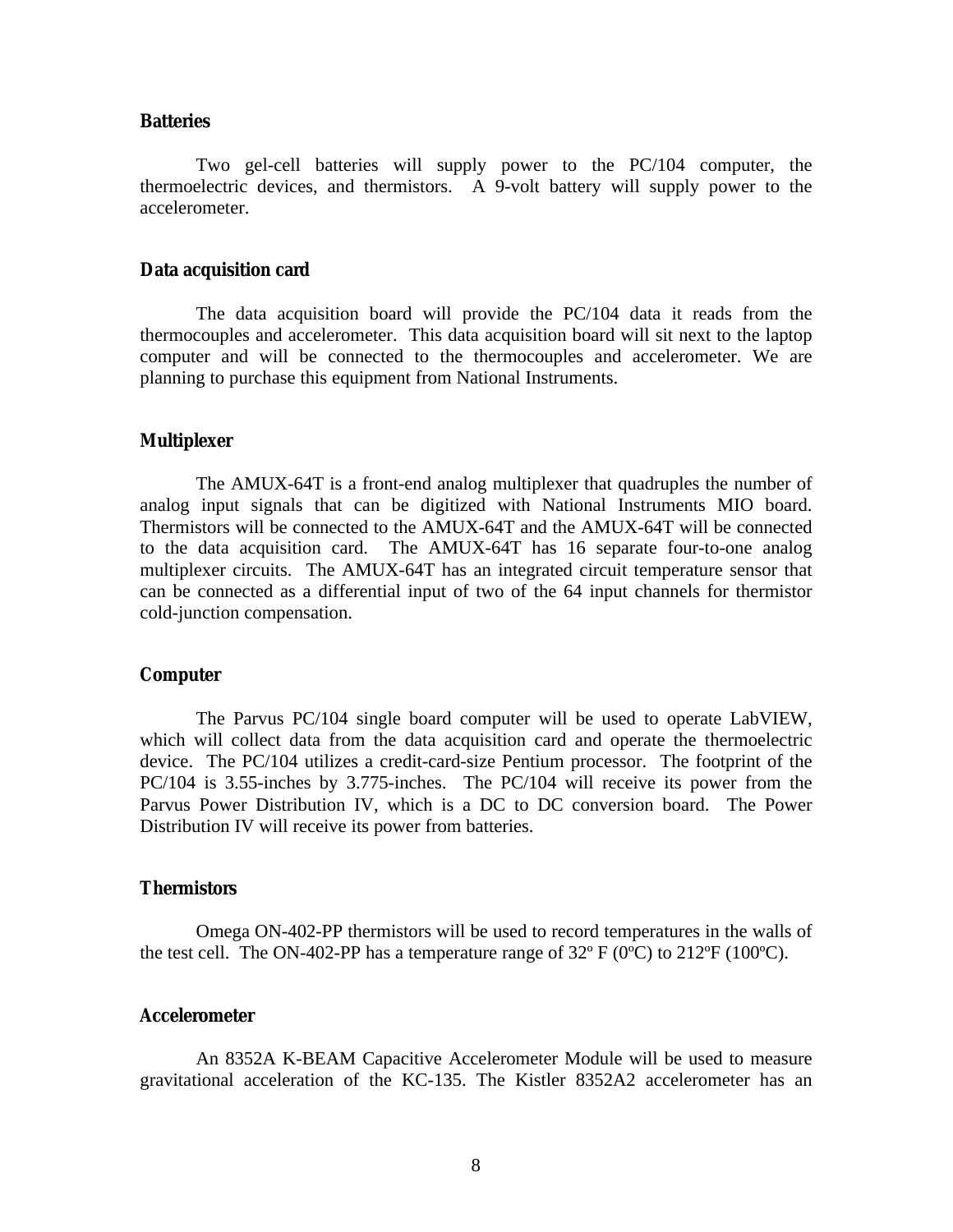acceleration range of  $\pm 2g$  and a sensitivity of 500 mV/g. This accelerometer will be connected to the data acquisition board.

### **Test cell**

Teflon will be the primary material of the test cell. The test cell is a rectangular enclosure with a hollow cavity. There will be a heater at one end and a heat sink at the opposite end. It will be sealed at each end with o-rings and aluminum plates connected with threaded rods. Holes, drilled into the walls of the test cell, will be instrumented with thermistors.

### **Heater**

Melcor's model CP 2-127-10L thermoelectric module will provide the heat for the test cell. Batteries will supply its power and will be controlled by LabVIEW.



**Figure 4: Test Structure Schematic**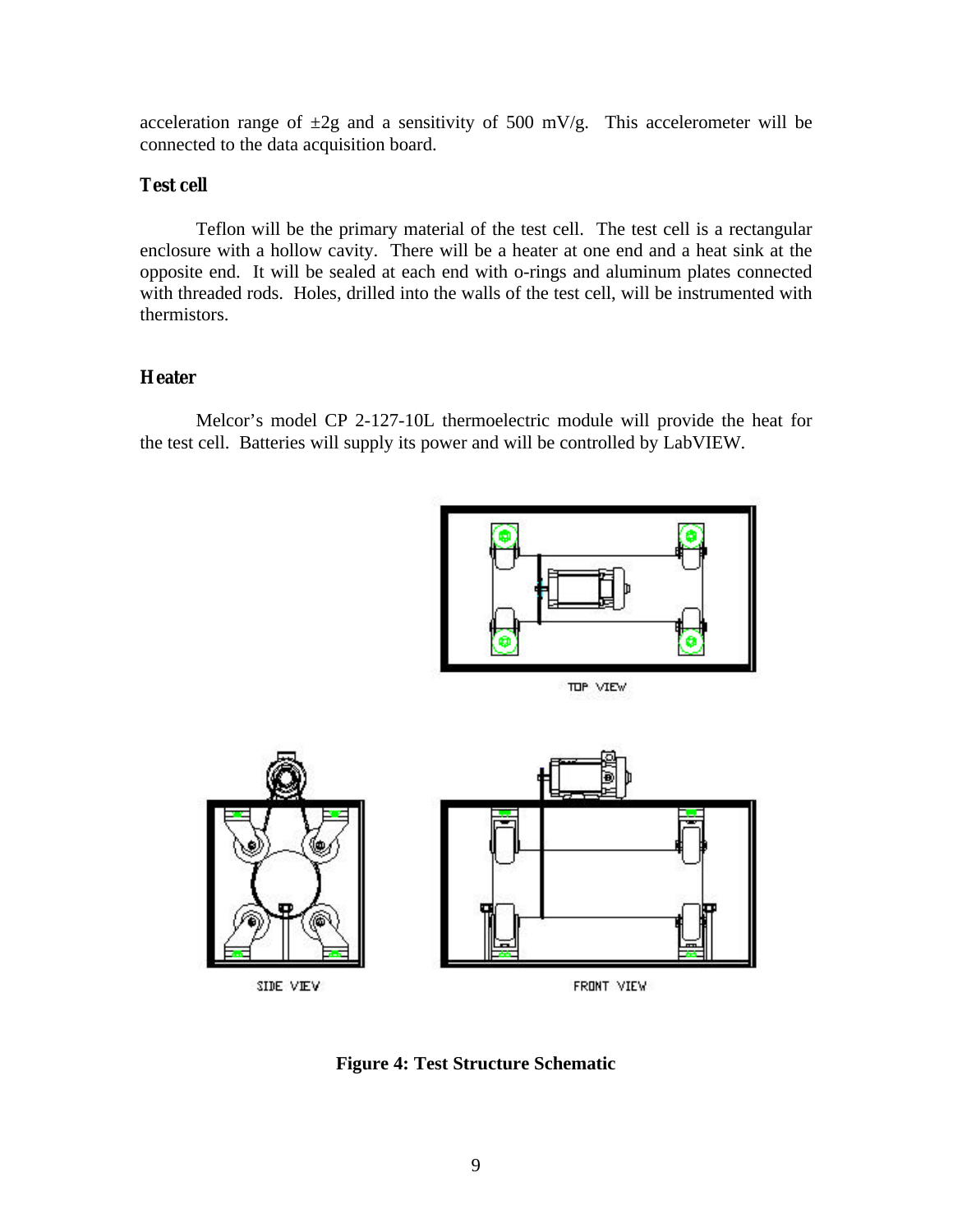# **2.5 Structural Load Analysis**

#### **Shear Stress**

|            |                    | <b>Base Plate</b> |                     | <b>Acrylic Lid</b> |                  |                     |
|------------|--------------------|-------------------|---------------------|--------------------|------------------|---------------------|
| # of $g's$ | <b>Shear Force</b> | <b>Bolt Area</b>  | <b>Shear Stress</b> | <b>Shear Force</b> | <b>Bolt Area</b> | <b>Shear Stress</b> |
|            | (lbs)              | $(in^2)$          | (psi)               | (lbs)              | $(in^2)$         | (psi)               |
|            | 0.00               | 0.11045           | 0.00                | 0.00               | 0.02761          | 0.00                |
|            | 16.32              | 0.11045           | 147.75              | 0.21599            | 0.02761          | 7.82                |
|            | 32.64              | 0.11045           | 295.50              | 0.43197            | 0.02761          | 15.64               |
| 3          | 48.95              | 0.11045           | 443.24              | 0.64796            | 0.02761          | 23.47               |
|            | 65.27              | 0.11045           | 590.99              | 0.86394            | 0.02761          | 31.29               |

#### **Weight**

| $\bullet$<br># of $g's$ | <b>PVC Cylinder</b> | Aluminum    | Computer | Teflon | Cylinder Lids | Total   |
|-------------------------|---------------------|-------------|----------|--------|---------------|---------|
|                         | (lbs)               | Frame (lbs) | (lbs)    | (lbs)  | (lbs)         | (lbs)   |
|                         |                     |             |          |        |               |         |
|                         | 30.128              | 17.82       |          | 4.733  | 2.592         | 65.273  |
|                         | 60.256              | 35.64       | 20       | 9.466  | 5.184         | 130.546 |
|                         | 90.384              | 53.46       | 30       | 14.199 | 7.775         | 195.819 |
|                         | 120.512             | 71.28       | 40       | 18.932 | 10.367        | 261.092 |

#### **Structural Properties**

| <b>Maximum Deflection</b> |            |                    | Max. Allowable Load |                  |             |                      |
|---------------------------|------------|--------------------|---------------------|------------------|-------------|----------------------|
| # of $g's$                | Long Beams | <b>Short Beams</b> | Allowable           | Tensile Strength | Compression | <b>Tension Force</b> |
|                           | (in)       | (in)               | Stress (psi)        | (psi)            | Force (lbs) | (lbs)                |
|                           |            |                    | N/A                 | N/A              | N/A         | N/A                  |
|                           | 0.0016582  | 0.0002073          | 35000               | 38000            | 15225       | 16530                |
| 2                         | 0.0033165  | 0.0004146          | 17500               | 19000            | 7612.5      | 8265                 |
| 3                         | 0.0049747  | 0.0006218          | 11667               | 12667            | 5075        | 5510                 |
|                           | 0.0066329  | 0.0008291          | 8750                | 9500             | 3806.25     | 4132.5               |

#### **Rotation Speed for**

#### **Cylinder**

| # of $g's$ | Radius | Radius            | W                | W       |
|------------|--------|-------------------|------------------|---------|
|            | (in)   | (f <sub>t</sub> ) | $\text{(rad/s)}$ | (RPM)   |
|            |        | 0.417             |                  |         |
|            |        | 0.417             | 8.791            | 83.947  |
|            |        | 0.417             | 12.432           | 118.719 |
|            |        | 0.417             | 15.226           | 145.400 |
|            |        | 0.417             | 17.582           | 167.894 |

#### **Pulley Size**

| # of $g's$ | Diameter | W       | Diameter | W     | Diameter | W     |
|------------|----------|---------|----------|-------|----------|-------|
|            | (in)     | (RPM)   | (in)     | (RPM) | (in)     | (RPM) |
|            | 0.5      |         |          |       |          |       |
|            | 0.5      | 1678.94 |          | 839   |          | 420   |
|            | 0.5      | 2374.38 |          | 1187  |          | 594   |
|            | 0.5      | 2908.01 |          | 1454  |          |       |
|            | 0.5      | 3357.88 |          | 1679  |          | 839   |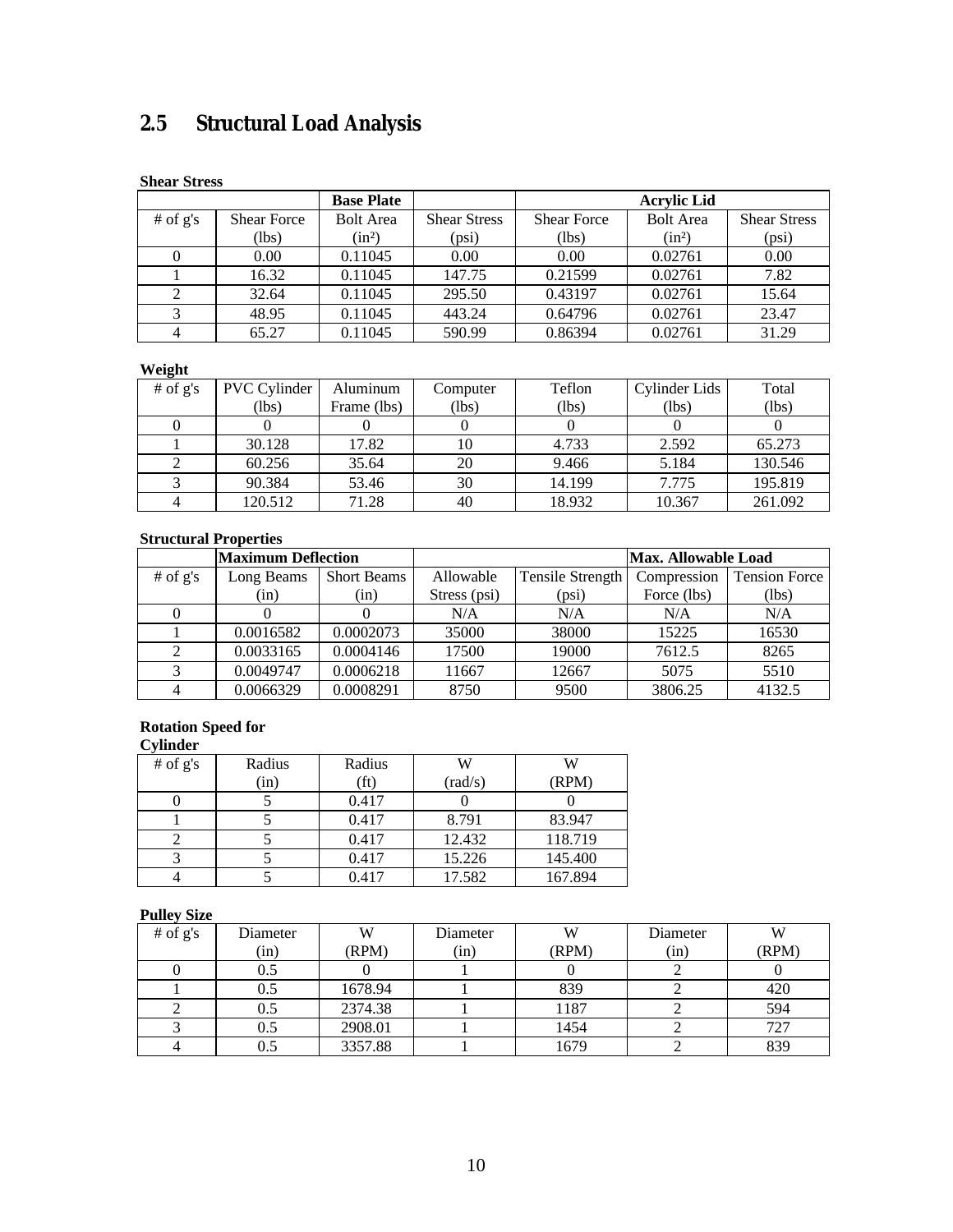### **2.6 Electrical Load Analysis**

During the flight, the motor will draw from the aircraft electrical test power. Other components of the project will draw its power from a series of batteries. All components of the project are UL certified products. The following in-flight maximum electrical power requirements are summarized in table 1:

| Item                    | Volts | Amps (approx.)   | Hz         |
|-------------------------|-------|------------------|------------|
| Motor $(KC-135A)$       | 110   | 4.2              | $60$ Hz AC |
| Thermistor (battery)    | 2     | $625 \text{ mA}$ | N/A        |
| Computer (battery)      | 12    | $5 \text{ mA}$   | N/A        |
| Heater (battery)        | 8.6   | 9                | N/A        |
| Accelerometer (battery) | Q     | $8 \text{ mA}$   | N/A        |

**Table 1: Maximum Power Requirements**

### **2.7 Pressure Vessel Certification**

Not applicable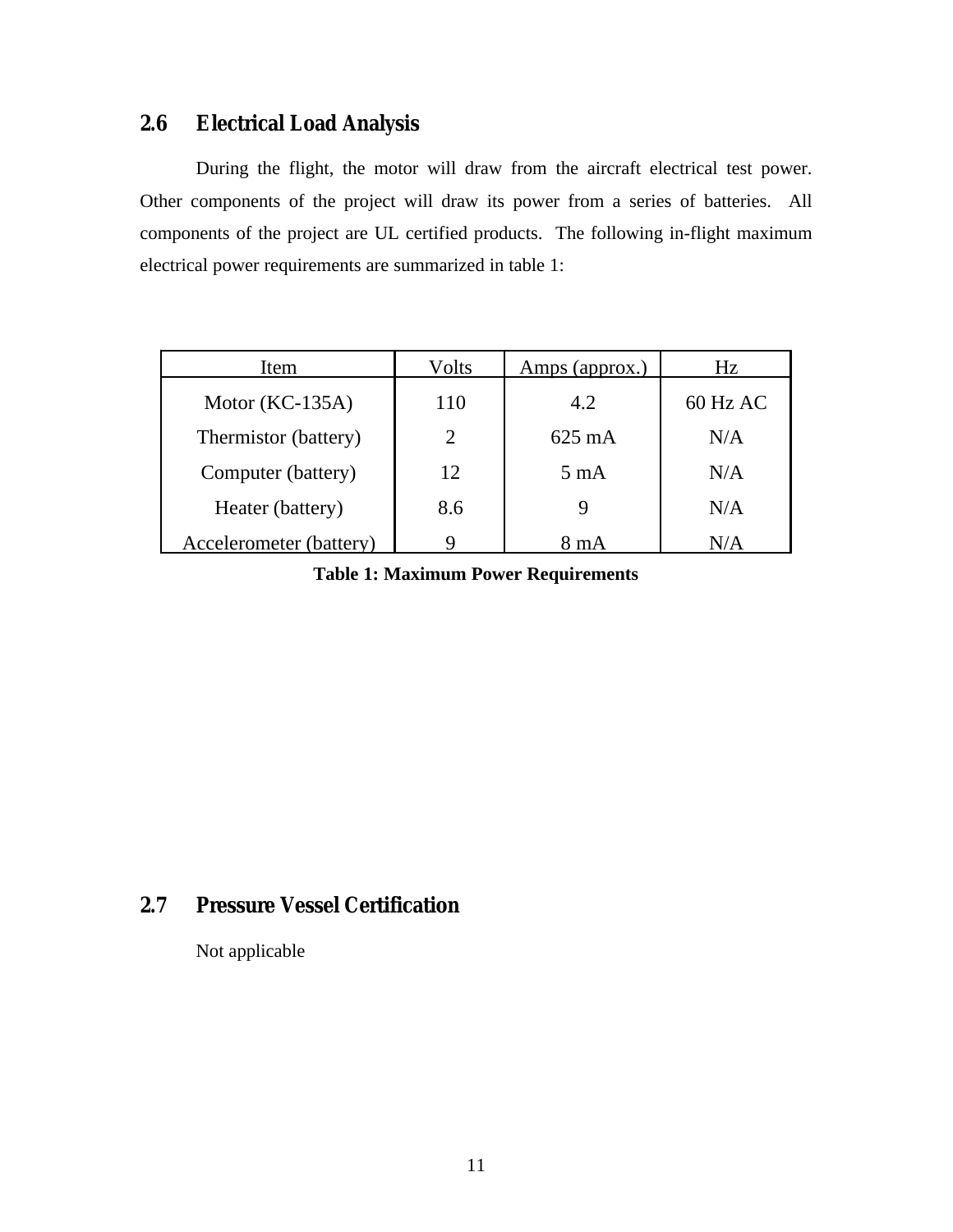# **2.8 Flight Test Procedures**

| <b>Pre-Boarding Checklist</b>               |       |  |  |  |
|---------------------------------------------|-------|--|--|--|
| <b>Task</b>                                 | Check |  |  |  |
| Verify rounded corners and padding on edges |       |  |  |  |
| Check all connections                       |       |  |  |  |
| Check computer                              |       |  |  |  |
| Check motor                                 |       |  |  |  |
| Verify all systems operate properly         |       |  |  |  |
| Verify LabVIEW runs properly                |       |  |  |  |
| Test thermistors                            |       |  |  |  |

| Post Boarding—Pre-flight Check  |       |  |  |  |  |
|---------------------------------|-------|--|--|--|--|
| Task                            | Check |  |  |  |  |
| Base plate secured              |       |  |  |  |  |
| Computer turned off and secured |       |  |  |  |  |
| All hardware secured            |       |  |  |  |  |

| In-Flight-Experimental Setup    |       |  |  |  |
|---------------------------------|-------|--|--|--|
| Task                            | Check |  |  |  |
| Turn on computer                |       |  |  |  |
| Access data acquisition program |       |  |  |  |

| Perform Experiment        |       |
|---------------------------|-------|
| Task                      | Check |
| Initiate data acquisition |       |
| Seal cylinder             |       |
| Secure bearings           |       |
| Turn on motor             |       |

| Post Experiment—Before Landing            |       |
|-------------------------------------------|-------|
| Task                                      | Check |
| Turn off motor                            |       |
| Turn off computer and secure all hardware |       |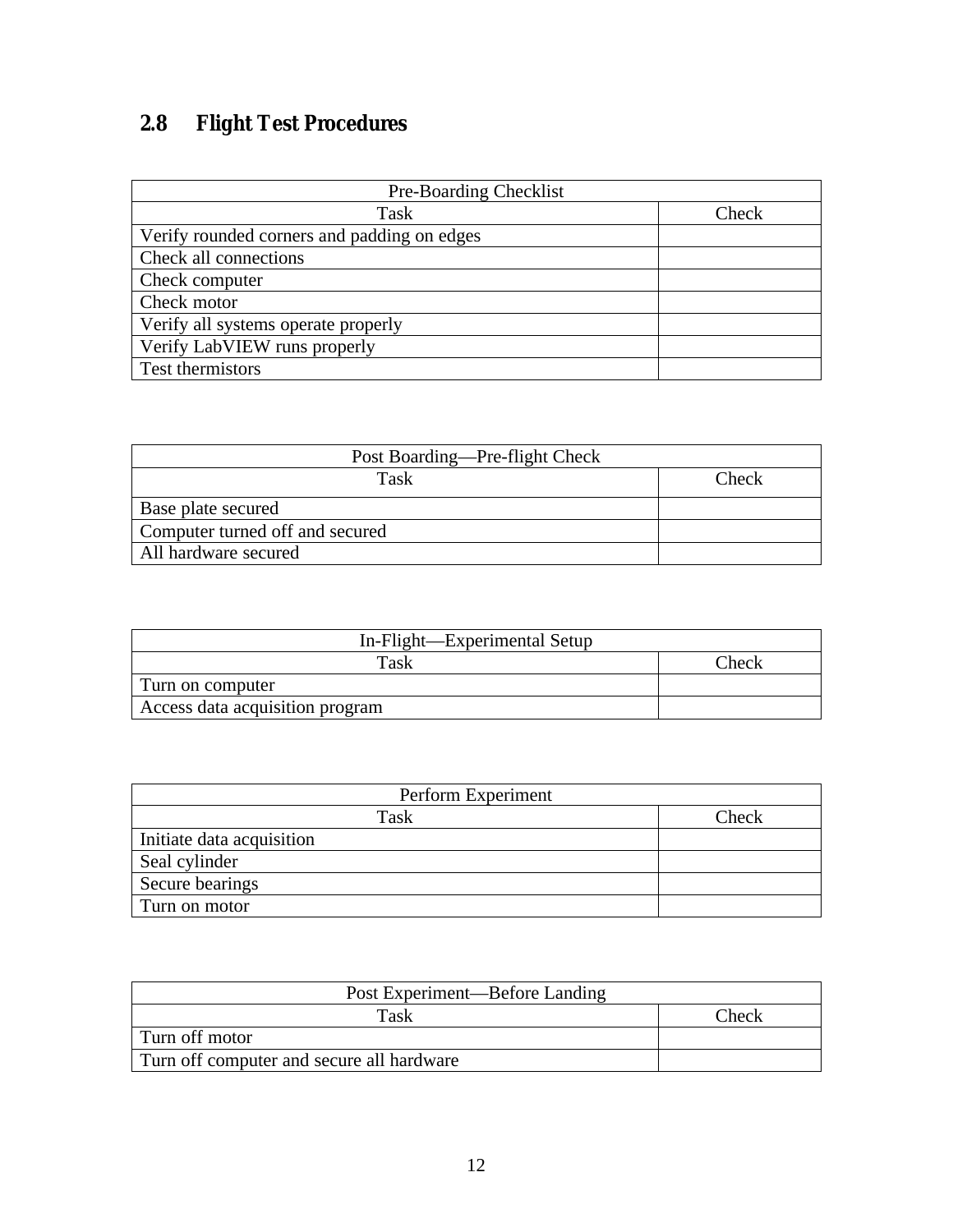### **2.9 Parabola Requirements**

This experiment requires 10 parabolas, minimum, per flight.

### **2.10 Ground Support**

For a given flight day, the flight crewmembers that are not flying that day will serve as the ground crew. Their responsibility is ensuring that the batteries are fully charged.

### **2.11 Flight Support**

The interfaces to the KC-135 that are necessary for this experiment are the area to which we attach our base plate and a power source.

### **2.12 Data Acquisition System**

The PC/104 computer will have National Instrument's LabVIEW installed and will be programmed to measure and collect the variables necessary to determine the onset of natural convection. LabVIEW is a development environment based on the graphical programming language *G*. Programs in LabVIEW are known as VIs, or virtual instruments. The VI written for this project will have the following instructions:

- Measure the gravitational acceleration onboard the KC-135 from accelerometer
- When gravitational acceleration decreases below a certain predetermined value, turn on thermoelectric devices
- Measure and record temperature readings from thermistors
- When gravitational acceleration increases above a certain predetermined value, turn off the heating thermoelectric device. The cooling thermoelectric device will ensure that the temperature in the enclosure at the beginning of each run is the same.
- Repeat for each parabola.

### **2.13 Test Operating Limits or Restrictions**

There are not any limits or restrictions regarding this experiment.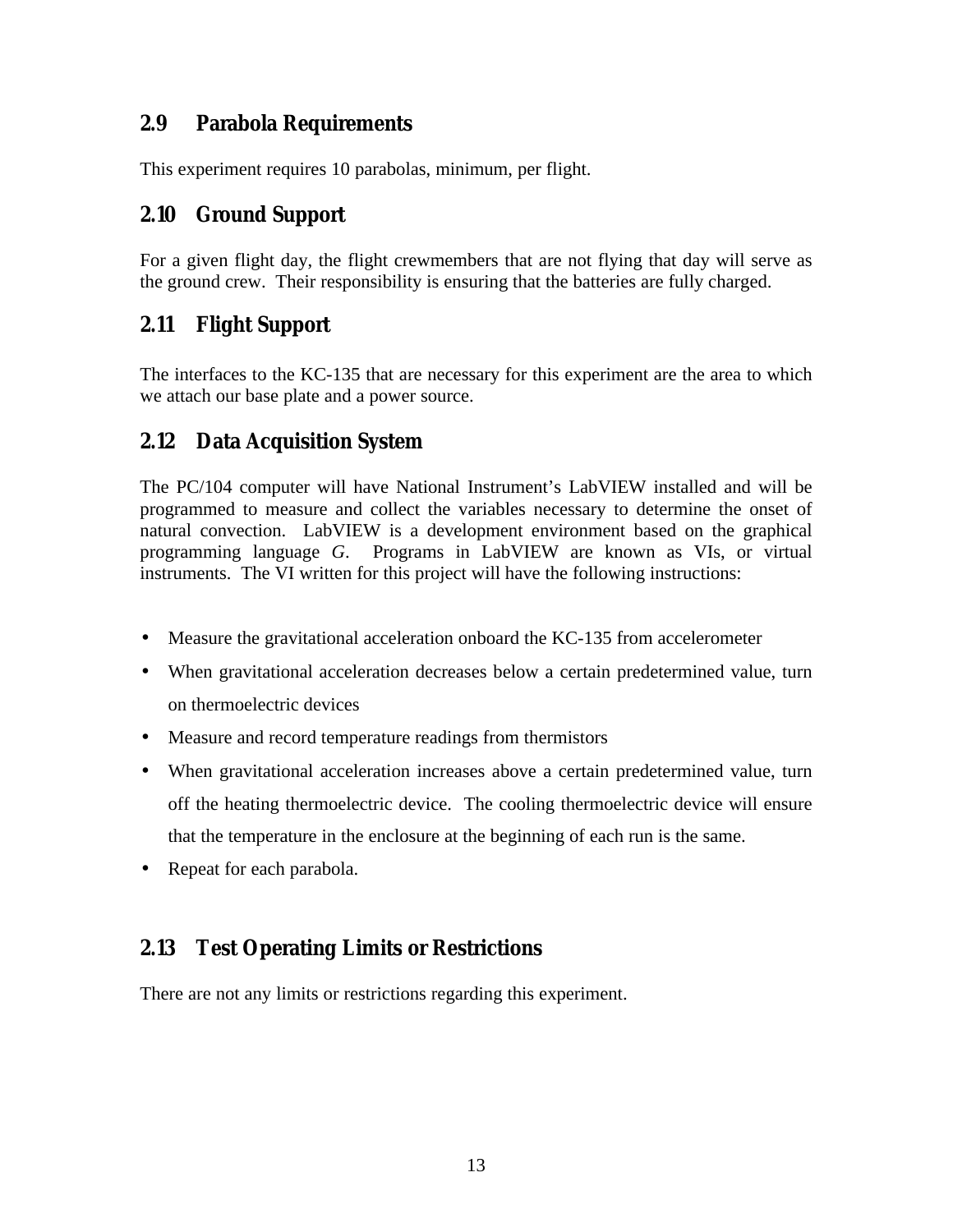# **2.14 Flight Manifest**

### **Flight Day 1:**

Personnel – Michael Bell and Jarrid Latta

### **Flight Day 2:**

Personnel – Richard Shunnarah and George Xenofos

# **2.15 Photographic Requirements**

This experiment does not require any photography, however, video and photographic support is requested for outreach purposes.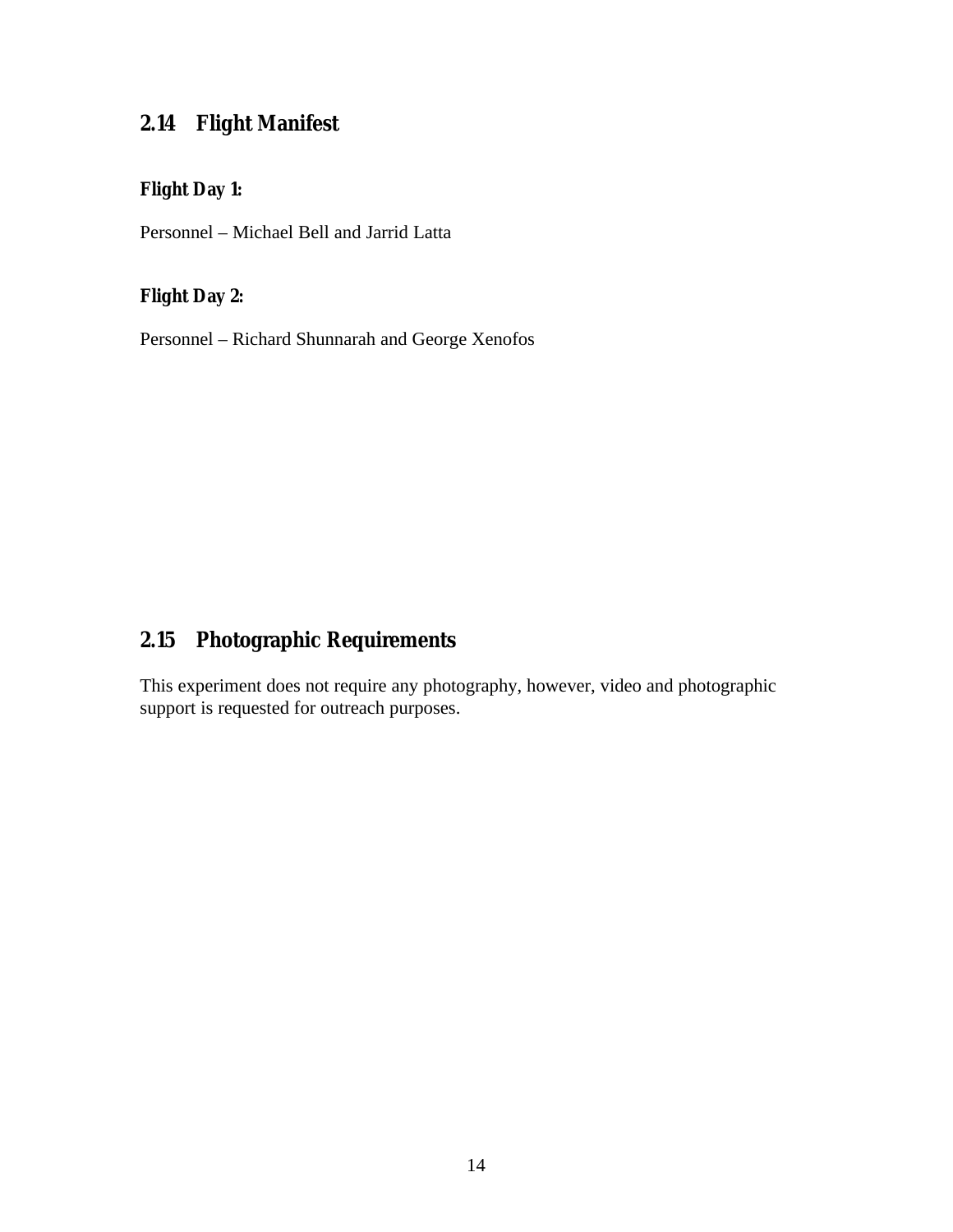# **2.16 Hazard Analysis**

### *Hazard 1:* **Electrical Fire**

| Description:  | Fire outbreak in electrical system.                                  |
|---------------|----------------------------------------------------------------------|
| Causes:       | Potential fire outbreak due to faulty electrical wiring.             |
| Control:      | All wiring will be properly and correctly connected. Electrical tape |
|               | will be used to aid in this purpose.                                 |
| Verification: | Wiring will be inspected prior to flight to verify connection        |

### *Hazard 2:* **Electrical Shock**

| Description:  | Shock and potential injury from electrical wiring.                   |
|---------------|----------------------------------------------------------------------|
| Causes:       | Contact with exposed wiring cause electrical shock during            |
|               | experimentation.                                                     |
| Control:      | All wires will be properly insulated. A wire nut will be used at all |
|               | connections (where feasible). Electrical tape will be used where     |
|               | necessary.                                                           |
| Verification: | Inspection of all connections and wires prior to flight              |

### *Hazard 3:* **Cuts From Sharp Edges on Support Frame**

| Description:    | Injury due to sharp edges on support frame.                        |
|-----------------|--------------------------------------------------------------------|
| Cause:          | Collision with sharp edges.                                        |
| <i>Control:</i> | Rounding of corners (where feasible and if strength of material is |
|                 | not jeopardized) or padding.                                       |
| Verification:   | Inspection of edges prior to flight                                |

### *Hazard 4:* **Exploding Batteries**

| Description:  | Recharging batters have been known to explode.             |
|---------------|------------------------------------------------------------|
| Causes:       | Overcharging batteries may cause the batteries to explode. |
| Control:      | Only new batteries will be used.                           |
| Verification: | Manufacturer's certification                               |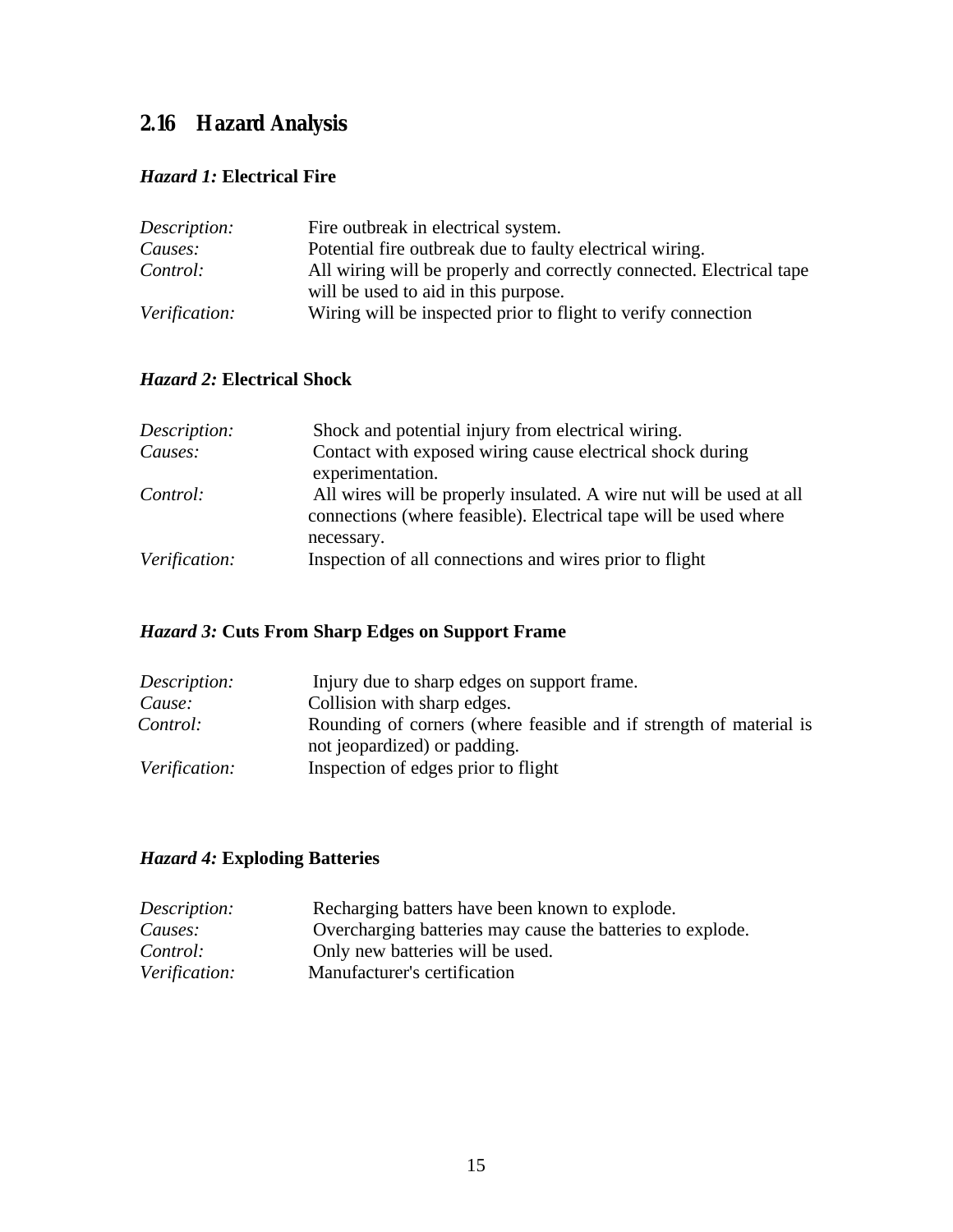### *Hazard 5:* **Structural Failure**

| Description:  | Failure of the structure during experimentation.                                         |
|---------------|------------------------------------------------------------------------------------------|
| Cause:        | Structure is under-designed and fails during flight due to the 9-g<br>acceleration.      |
| Control:      | Both structures will be properly designed to withstand the expected<br>load.             |
| Verification: | will be analyzed through mathematical<br>and<br><b>Structures</b><br>experimental means. |

# *Hazard 6:* **Injury Resulting From Flying Objects**

| Description:  | Injury from flying objects such as sample pieces.                  |
|---------------|--------------------------------------------------------------------|
| Cause:        | Injury will be due to: pieces may break during rotation and become |
|               | projectiles, causing injury upon impact.                           |
| Control:      | Injury will be prevented by: Total enclosure of components to      |
|               | prevent flying objects from colliding with equipment or people.    |
| Verification: | Inspection of structure to verify complete enclosure               |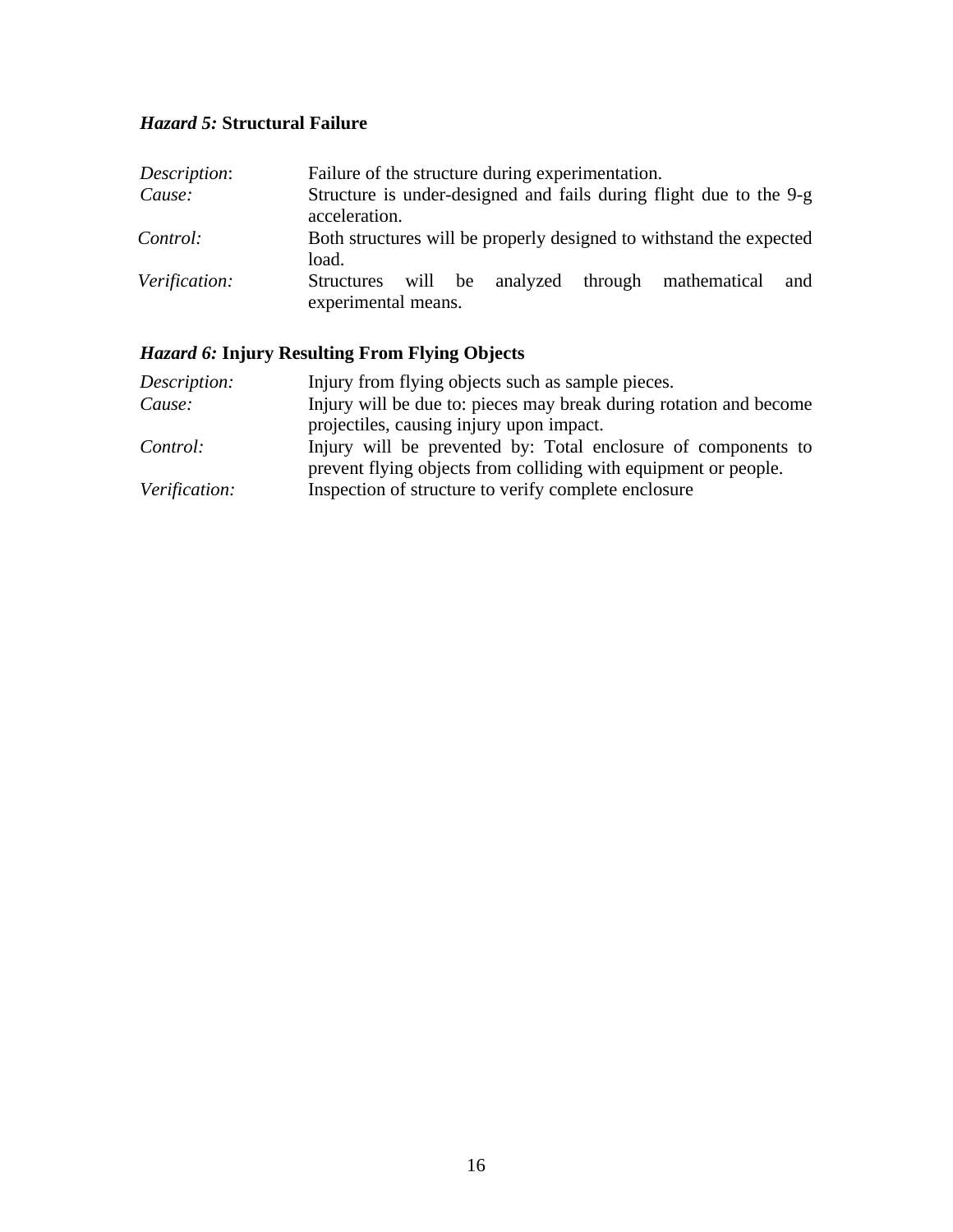### **3. OUTREACH PLAN**

Our outreach program has been designed to enlighten the general public about the scientific aspects of the project. Exposure of our experiences may encourage students to the areas of physical sciences and engineering. Furthermore, the results of this project will be available for those interested in the characteristics of natural convection in artificial gravity.

From Birmingham's Fox TV affiliate, reporter Rick Journey will be onboard the plane during the experiment. His role in this project will be to document and report the experience of the flight. Also, The McWane center, a museum that specifically focuses on science related fields has offered time slots so that we may exhibit our project to the public.

 A web-site will be created that presents the details of the experiment and our experiences in the NASA Reduced Gravity Student Flight Opportunities program. The website will contain:

- information such as photographs of the actual flight
- AVI files of video from the flight, and
- personal comments about what it feels like to experience microgravity

 In order to share our experience the team members will be visiting local school systems. The team intends to show students that science is challenging and at the same time fun. Perhaps from this, these young students may find a new fascination for the area of space exploration.

Every year the School of Engineering at the University of Alabama at Birmingham holds an open house for the general public and high school students in Alabama who are interested in learning more about opportunities for careers in engineering. The team members plan to bring the results of their work to the next Open House though a multi-media presentation, video clips from the flight, and a brief summary of results to show the type of work that undergraduate students can do.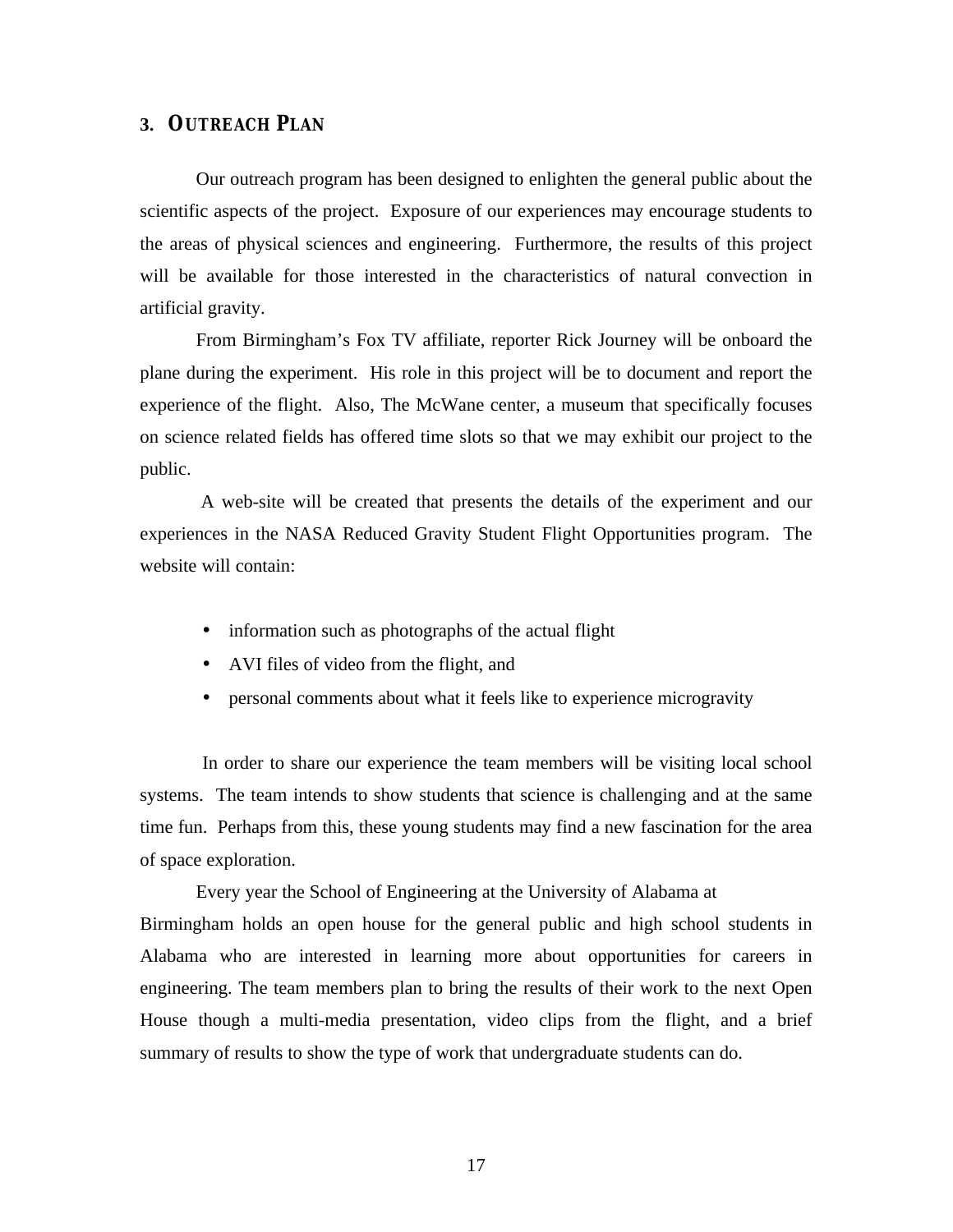# **4. PROJECT BUDGET**

| <b>Expenses</b>        |                             | Cost        | <b>Source</b>                 |
|------------------------|-----------------------------|-------------|-------------------------------|
| <b>Equipment</b>       |                             |             |                               |
|                        | Frame                       | \$791.16    | 80/20 Inc.                    |
|                        | Data Acquisition            |             | \$954.00 National Instruments |
|                        | System                      |             |                               |
|                        | Computer                    | \$2,017.00  | <b>EMJ</b>                    |
|                        | <b>Electric Motor</b>       | \$438.75    | Grainger                      |
|                        | Tachometer                  | \$325.00    | Cole-Parmer                   |
|                        | Thermistors                 | \$1,500     | Omega                         |
|                        | Accelerometer               | \$575.00    | Kistler                       |
|                        | <b>Teflon Block</b>         |             | \$210.00 AAA Plastic Products |
|                        | <b>Belt</b>                 | \$20.00     | <b>Parker Seals</b>           |
|                        | 12 Volt Battery             | \$27.38     | Ace Hardware                  |
|                        | 9 Volt Battery              | \$9.18      | Ace Hardware                  |
|                        | <b>PVC</b> Pipe             |             | \$50.00 Ferguson Enterprises  |
| Pre-<br>Flight         | Physicals $(5)$             | \$875.00    |                               |
| <b>Travel Expenses</b> |                             |             |                               |
|                        | Airfare (\$275/person)      | \$1,650.00  |                               |
|                        | Hotel                       | \$1,680.00  |                               |
|                        | Food (\$25/day/person)      | \$2,100.00  |                               |
|                        | <b>Local Transportation</b> | \$500.00    |                               |
| <b>Total Expenses</b>  |                             | \$13,722.47 |                               |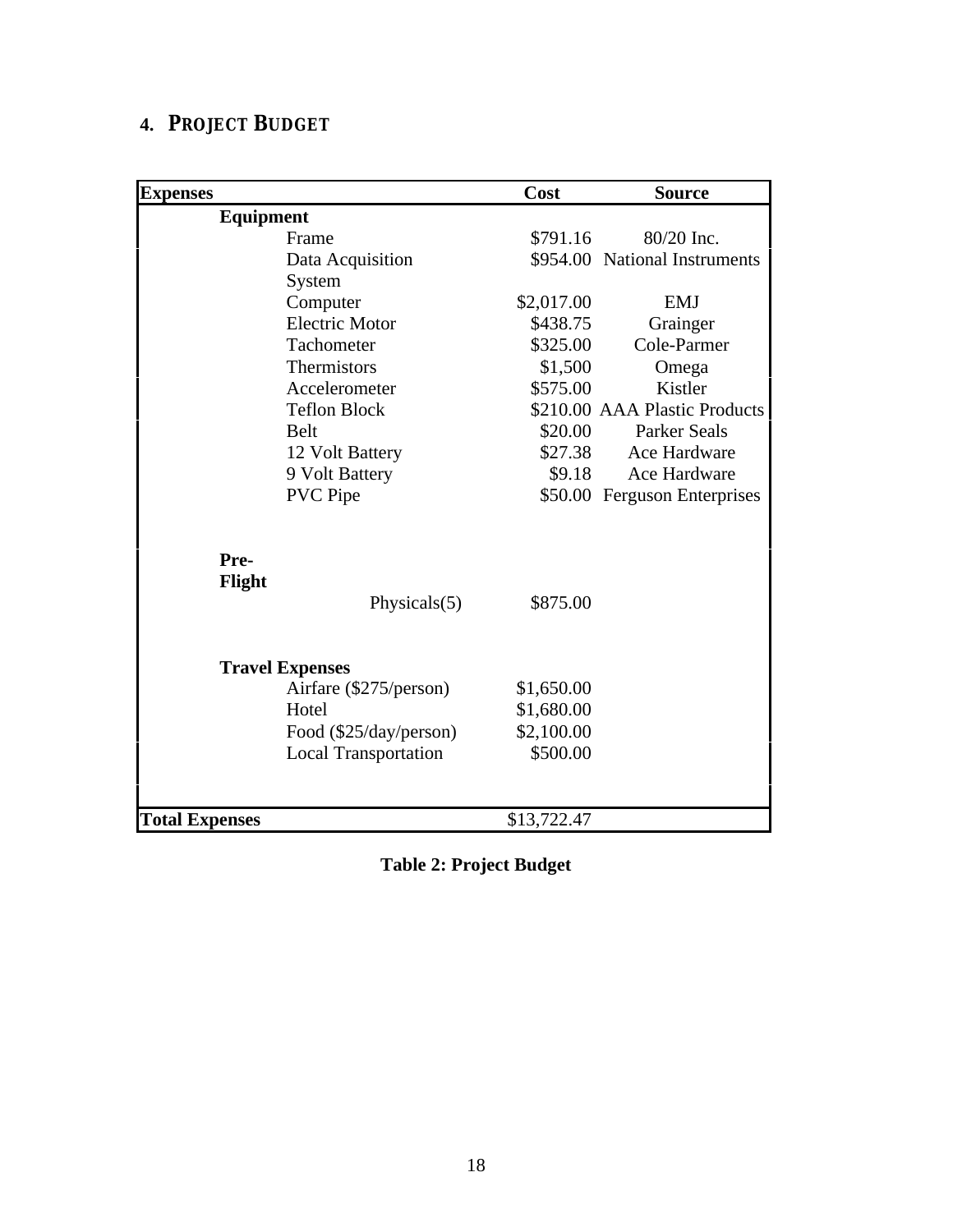### **5. Personal Accident Life Insurance**

The Boeing KC-135A is a four-engine, swept-wing aircraft similar to the Boeing 707. KC-135's are primarily operated by USAF as a refueling tankers; however this particular KC-135A, NASA 931, which was obtained by NASA in November of 1994, has been modified by NASA to support the Reduced Gravity Program. The predecessor to NASA 931, NASA 930 was obtained by NASA in 1973 and flew over 58,000 parabolas before being retired in 1995.

The KC-135A is operated as a public aircraft within the meaning of the Federal Aviation Act of 1958, as amended, and as such does not require or hold a current airworthiness certificate issued by the FAA. The KC-135A is not operated as a common carrier or as a military transport. Consequently, any individual manifested to board the KC-135A should determine before boarding whether his/her personal life or accident insurance provides coverage under such conditions. Also, since the aircraft will be used under test conditions, all test developers and test subjects will be fully informed of the test plans and of all risks, hazards, and discomforts inherent to such tests prior to flight.

Team members are aware that their personal life or accident insurance may not provide coverage while aboard the KC-135A aircraft.

Flight Team:

|            | Date        |
|------------|-------------|
|            |             |
|            |             |
| Alternate: | Date $\_\_$ |

Note: Age verification of the Flight Team members are contained in Appendix C.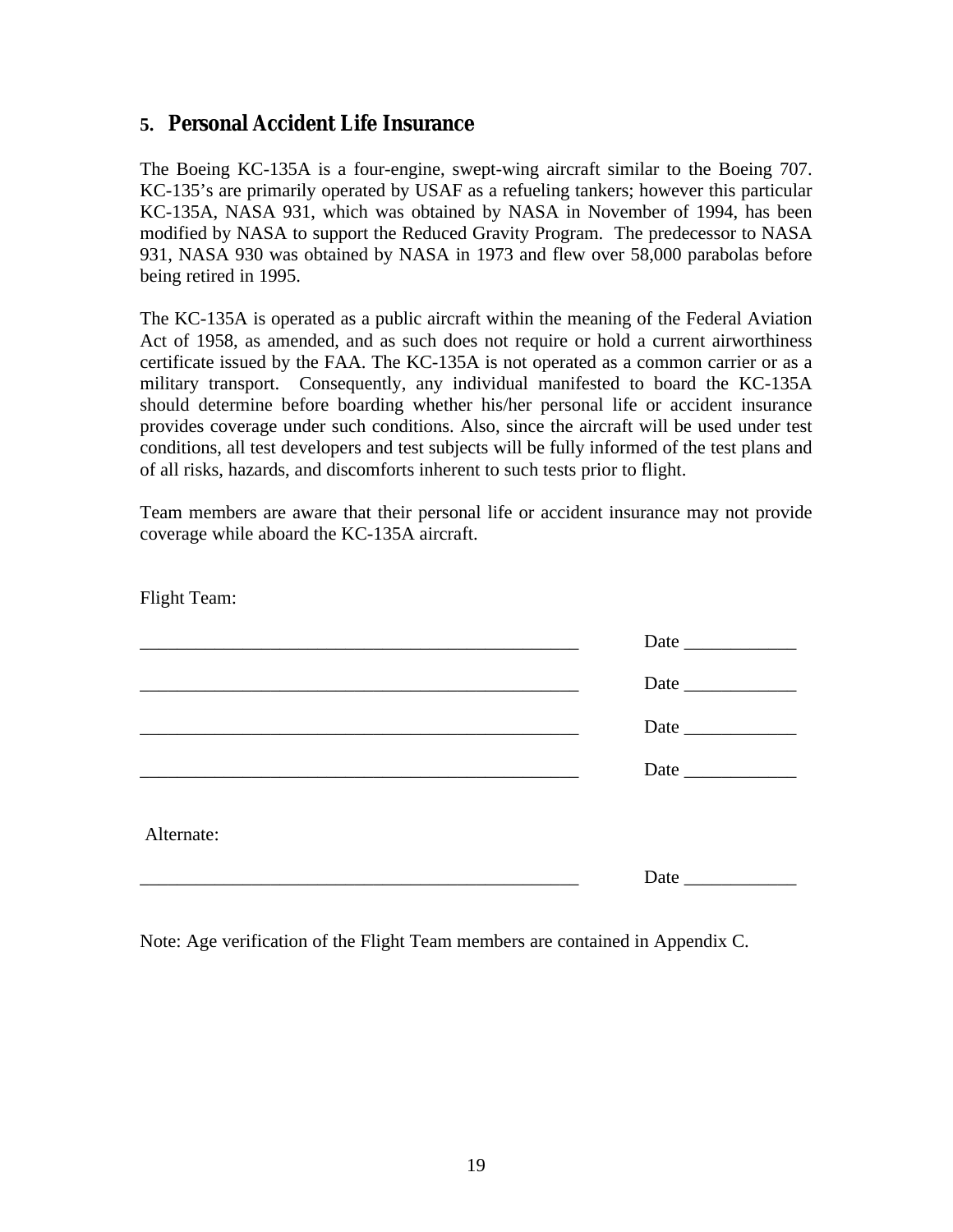### **6. References**

Baker, J. and Nayagam, V., 1999, "Buoyancy-Induced Flow in a Non-Uniform Gravity Field," AIAA Paper No. 99-0702.

Kakac, S., Natural Convection, Hemisphere Publishing Corporation (1985)

Holman, J.P., Heat Transfer 8<sup>th</sup> Edition, McGraw-Hill (1997)

Shigley, Mische, Mechanical Engineering Design 5<sup>th</sup> Edition, McGraw-Hill (1989)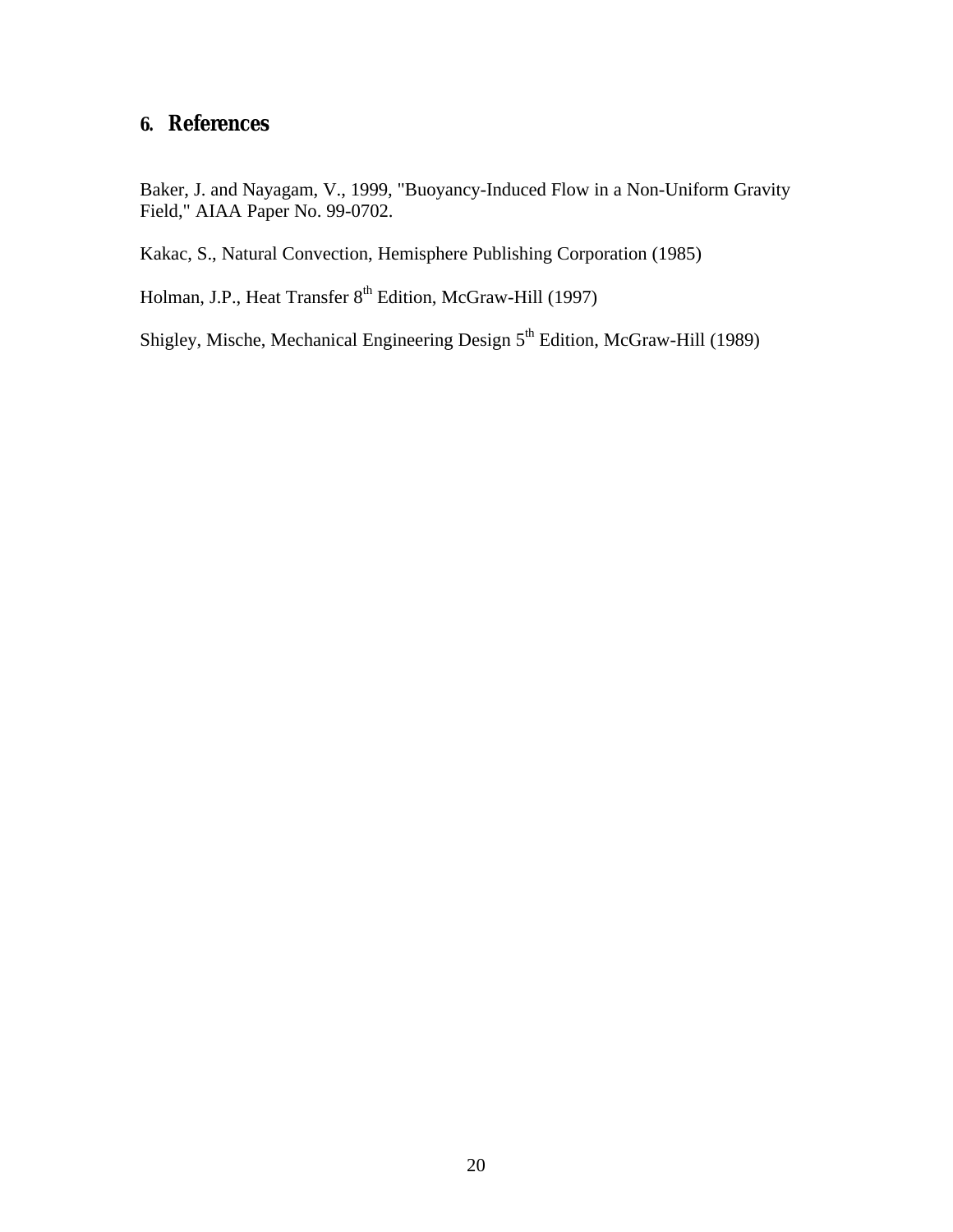### **APPENDIX A - SAMPLE CALCULATIONS**

T<sub>1</sub> := 300 K  
\nT<sub>2</sub> := 400 K  
\nT<sub>avg</sub> := 
$$
\frac{T_1 + T_2}{2}
$$
  
\nT<sub>avg</sub> = 350 K  
\n $\beta$  :=  $\frac{1}{T_{avg}}$   
\n $\beta$  = 2.85710<sup>-3</sup> •K<sup>-1</sup>  
\n $\alpha$  := 0.298310<sup>-4</sup> m<sup>2</sup>  
\n $U_T$  := 1 K  
\n $U_{\Omega}$  =  $\frac{\pi \cdot U_{\Omega} P M}{30}$   $\frac{1}{s}$   
\n $U_{\Omega}$  = 0.052 s<sup>-1</sup>  
\n $\alpha$  = 100 K  
\n $U_{\Omega}$  = 1.414 K  
\n $U_{\Omega}$  = 1.414 K

**Evaluation of Expression for N2**

$$
N_2(h, \Omega, dT) := \frac{\beta \cdot dT \cdot h^4 \cdot \Omega^2}{v \cdot \alpha}
$$
  
Derivatives  

$$
N_2(h, \Omega, dT) = 8.44910^4
$$

$$
\mathrm{dh}(\mathbf{h}, \boldsymbol{\Omega}, \mathrm{d}\mathbf{T}) := \frac{\mathrm{d}}{\mathrm{d}\mathbf{h}} \mathbf{N} \, \underline{\mathbf{y}}(\mathbf{h}, \boldsymbol{\Omega}, \mathrm{d}\mathbf{T}) \qquad \mathrm{d}\mathbf{h}(\mathbf{h}, \boldsymbol{\Omega}, \mathrm{d}\mathbf{T}) = 6.652 \mathbf{10}^6 \cdot \mathrm{m}^{-1}
$$

$$
d\Omega(h, \Omega, dT) := \frac{d}{d\Omega} N_2(h, \Omega, dT) \nd\Omega(h, \Omega, dT) = 3.22710^4 \cdot s
$$

$$
ddT(h, \Omega, dT) := \frac{d}{ddT} N_2(h, \Omega, dT) \frac{d}{d} T(h, \Omega, dT) = 844.813 \text{K}^{-1}
$$

**AbsoluteUncertainty**

$$
U_{N2} := \left[ \left( dh(h, \Omega, dT) U_h \right)^2 + \left( d\Omega h, \Omega, dT) U_{\Omega} \right)^2 + \left( ddT(h, \Omega, dT) U_{dT} \right)^2 \right]^{\frac{1}{2}}
$$
  

$$
U_{N2} = 2.0710^3
$$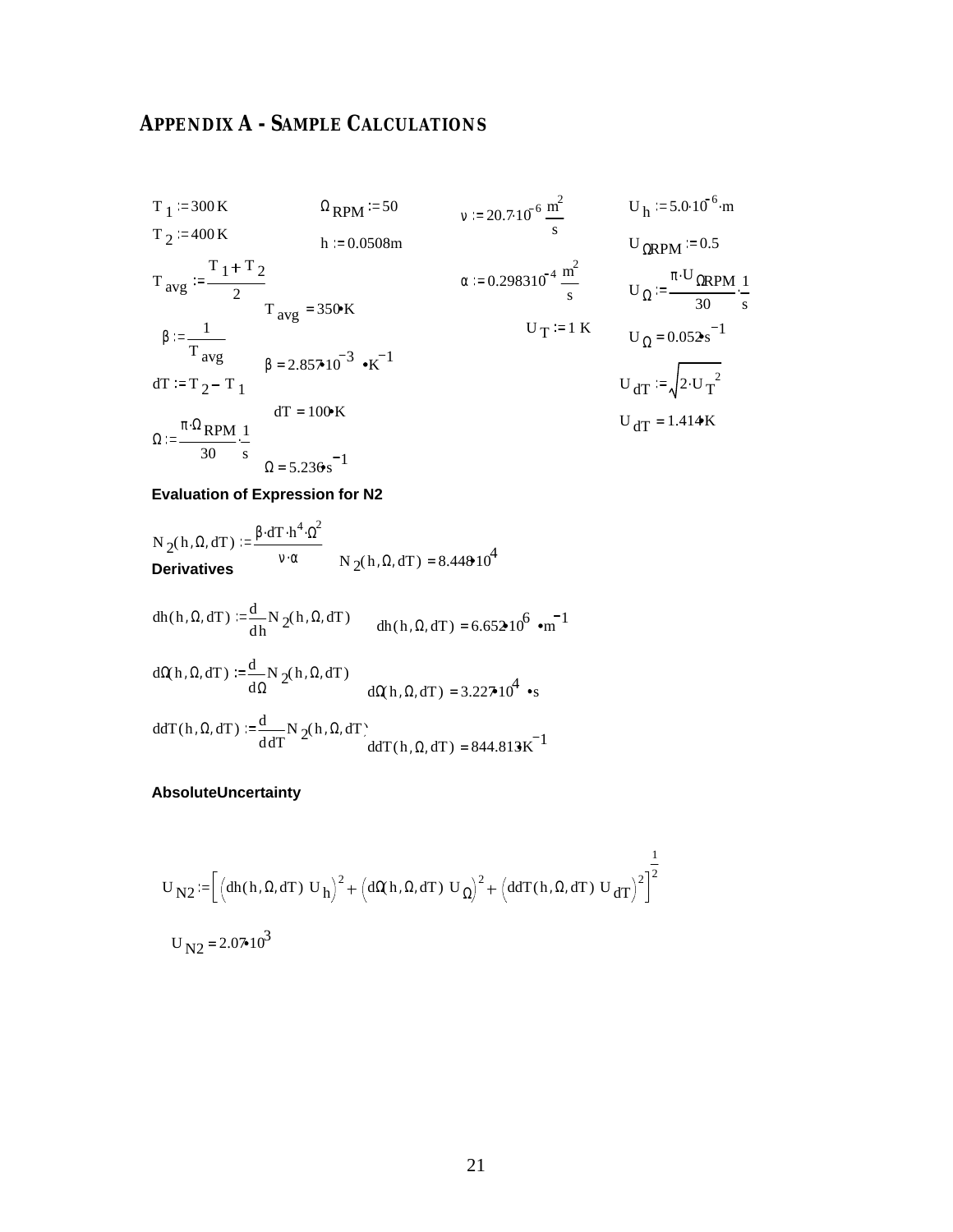### **Percentage Uncertainty**

$$
U_{N2} := \left[ \left( \frac{dh(h, \Omega, dT)}{N_2(h, \Omega, dT)} U_h \right)^2 + \left( \frac{d\Omega(h, \Omega, dT)}{N_2(h, \Omega, dT)} U_{\Omega} \right)^2 + \left( \frac{ddT(h, \Omega, dT)}{N_2(h, \Omega, dT)} U_{\frac{dT}{2}} \right)^2 \right]^{\frac{1}{2}}
$$
  
- U<sub>N2</sub> = 0.024

$$
U_{\text{N2}percentage} := U_{\text{N2}} \cdot 100 \qquad U_{\text{N2}percentage} = 2.45
$$

$$
dN_2 = U_{N2}N_2(h, \Omega, dT)
$$

$$
dN_2 = 2.07 \cdot 10^3
$$
  
\nh\\_uncertainty :=  $\left(\frac{dh(h, \Omega, dT)}{N_2(h, \Omega, dT)} U_h\right)^2$  h\\_uncertainty = 1.55·10<sup>-7</sup>  
\n $\Omega_{\text{uncertainty}}$  :=  $\left(\frac{d\Omega(h, \Omega, dT)}{N_2(h, \Omega, dT)} U_{\Omega}\right)^2$   $\Omega_{\text{uncertainty}}$  = 4·10<sup>-4</sup>  
\n $dT_{\text{uncertainty}}$  :=  $\left(\frac{ddT(h, \Omega, dT)}{N_2(h, \Omega, dT)} U_{\text{d}T}\right)^2$   $dT_{\text{uncertainty}}$  = 2·10<sup>-4</sup>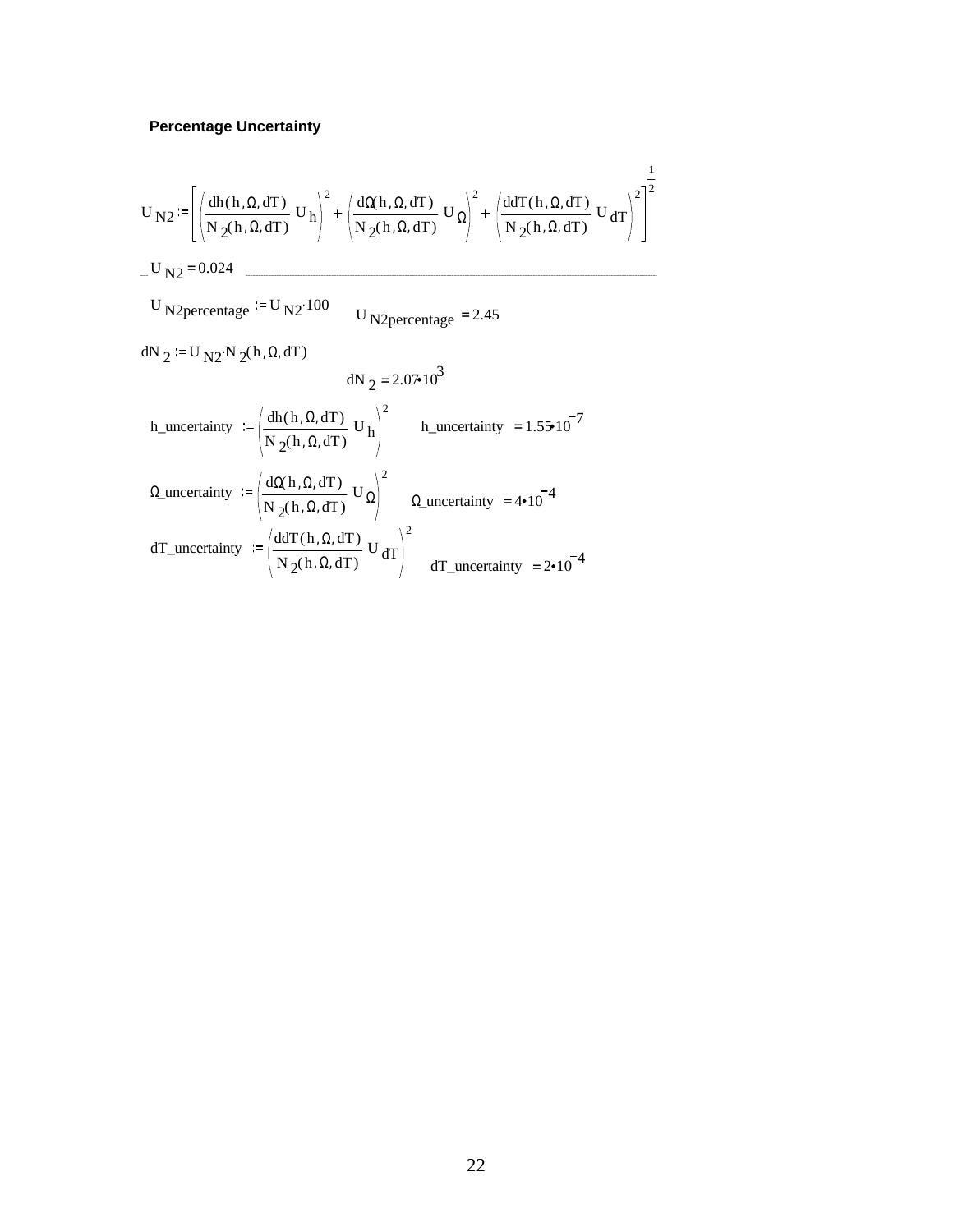#### **APPENDIX B – UNCERTAINTY ANALYSIS**

The uncertainty analysis gives the designers an important advantage on the financial planning of the project. The exponents of each variable are calculated and compared to determine which is larger. The variable with the largest exponent will have the largest effect on the overall equation. This will help the designers decide how the money will be dispersed. This decision will give the designers the ability to spend a substantial amount of money on equipment that is necessary in order for the project to be successful.

Using the data reduction equation, we can find the uncertainty,  $(u_R)$ , of R. If we let R be one of the unknown parameters, a function of x, then

$$
\mathbf{R} = \mathbf{R} \left( x_1, x_2, \dots, x_n \right)
$$

and, 
$$
u_R^2 = \left(\frac{\partial R}{\partial x_1}\right)^2 (u_{x_1})^2 + \dots + \left(\frac{\partial R}{\partial x_n}\right)^2 (u_{x_n})^2
$$
 is the uncertainty analysis of R.

By normalizing, we get the equation for the uncertainty magnification factor.

$$
\left(\frac{u_R}{R}\right)^2 = \left(\frac{x_1}{R}\frac{\partial R}{\partial x_1}\right)^2 \left(\frac{u_{x_1}}{x_1}\right)^2 + \dots + \left(\frac{x_n}{R}\frac{\partial R}{\partial x_n}\right)^2 \left(\frac{u_{x_n}}{x_n}\right)^2
$$

The uncertainty percentage contribution is defined as

$$
1 = \left(\frac{u_R}{u_R}\right)^2 = \frac{\left(\frac{\partial R}{\partial x_1}\right)^2}{u_R^2} \left(u_{x_1}\right)^2 + \dots + \frac{\left(\frac{\partial R}{\partial x_n}\right)^2}{u_R^2} \left(u_{x_n}\right)^2
$$

Three dimensionless parameters were calculated:

The Prandtl Number, 
$$
P_R = \frac{u}{a}
$$
  
The Nusselt Number,  $N_u = \frac{q_w h}{k\Delta T}$   
And an unknown,  $N_2 = \frac{b \Delta T \Omega^2 h^4}{ua}$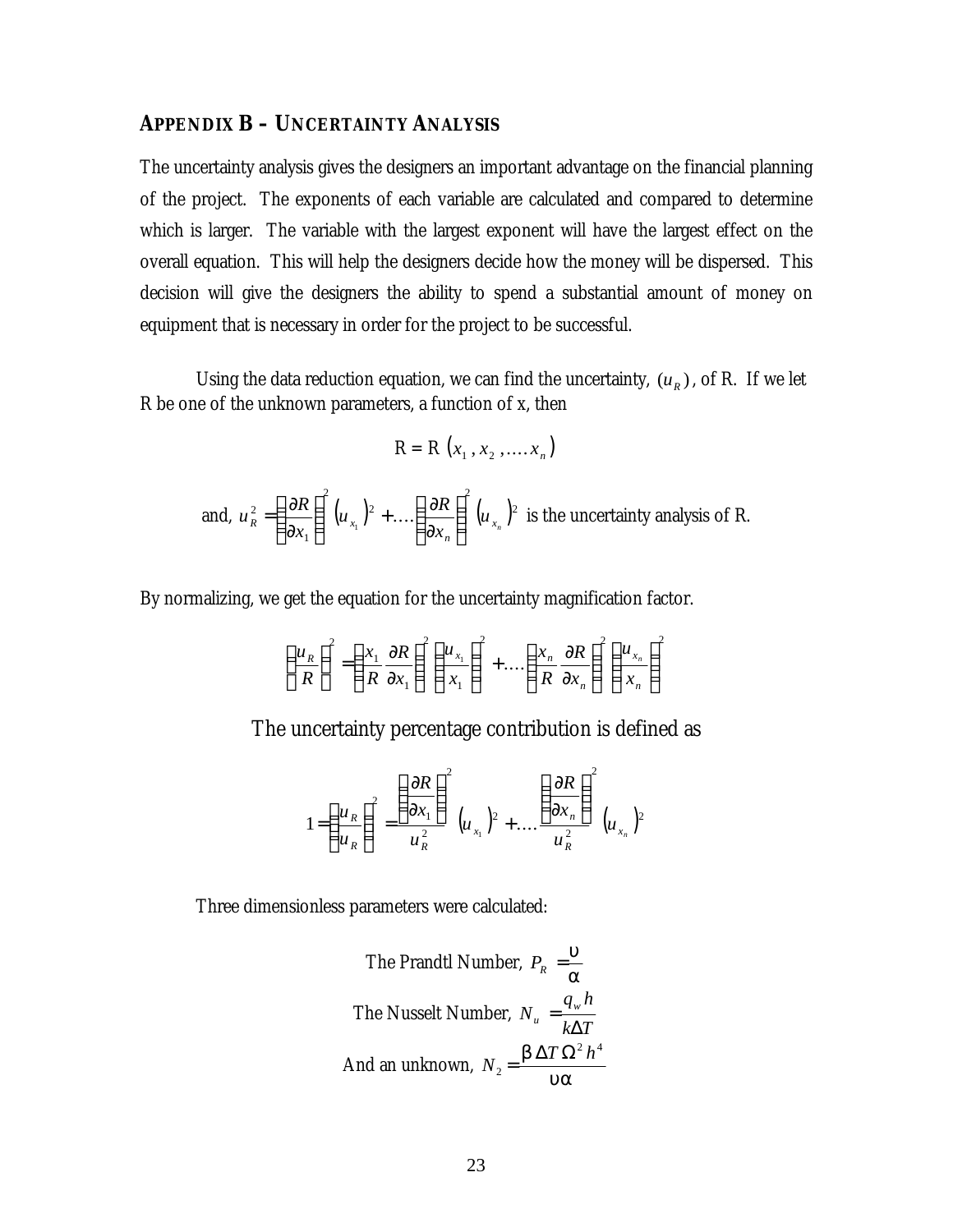Where *u* =*kinematic vis* cos*ity frequency* Ω= *b*=volumetric expansion coefficient  $ΔT = change in$  *temperature*  $k =$ *thermal conductivity h* = *height*  $q_w$  = *heat flux thermal diffusivity* = *a*

We assumed *k*,*a*,*andu* to be constant.

The equations for the Uncertainty Percentage Contribution and the Uncertainty Magnification Factor for  $\,N_{\rm u} \,$  *and*  $N_{\rm 2}$  were found to be:

2 : *N Number*

$$
1 = \left(\frac{\Omega^4 \Delta T^2 h^8}{a^2 u^2 U_{N_2}}\right) (U_b)^2 + \left(\frac{4b^2 \Omega^2 \Delta T^2 h^8}{a^2 u^2 U_{N_2}}\right) (U_{\Omega})^2 + \left(\frac{b^2 \Omega^4 h^8}{a^2 u^2 U_{N_2}}\right) (U_{\Delta T})^2 + \left(\frac{16b^2 \Omega^4 \Delta T^2 h^6}{a^2 u^2 U_{N_2}}\right) (U_h)^2
$$
  

$$
(U_{N_2}/N_2)^2 = \left(\frac{\Omega^2 \Delta T h^4}{au b}\right) (U_b)^2 + \left(\frac{4b \Delta T h^4}{au}\right) (U_{\Omega})^2 + \left(\frac{b \Omega^2 h^4}{au \Delta T}\right) (U_{\Delta T})^2 + \left(\frac{16b \Omega^2 \Delta T h^2}{au}\right) (U_h)^2
$$

: *Nusselt Number*

$$
1 = \left(\frac{h^2}{k^2 \Delta T^2 U_{Nu}^2}\right) (U_{q_w})^2 + \left(\frac{q_w^2}{k^2 \Delta T^2 U_{Nu}^2}\right) (U_h)^2 + \left(\frac{q_w^2 h^2}{k^2 \Delta T^4 U_{Nu}^2}\right) (U_{\Delta T})^2
$$
  

$$
(U_{Nu}/Nu)^2 = \left(\frac{h}{k \Delta T q_w^2}\right) (U_{q_w})^2 + \left(\frac{q_w}{k \Delta T h^2}\right) (U_h)^2 + \left(\frac{h q_w}{k \Delta T^4}\right) (U_{\Delta T})^2
$$

2

*w*

 $k \Delta T q$ 

Δ

2

 $k \Delta T h$ 

Δ

The Percent Reduction equation displays the uncertainty percentage each variable contributes to the overall uncertainty of the dimensionless number. Through the comparison of these values, it can be shown which variable is most important to reducing the overall uncertainty of the number. (For example, if 
$$
q_w
$$
 contributes 85% of the uncertainty to the Nusselt Number, it would be to use very precise instruments.

4

 $k \Delta T$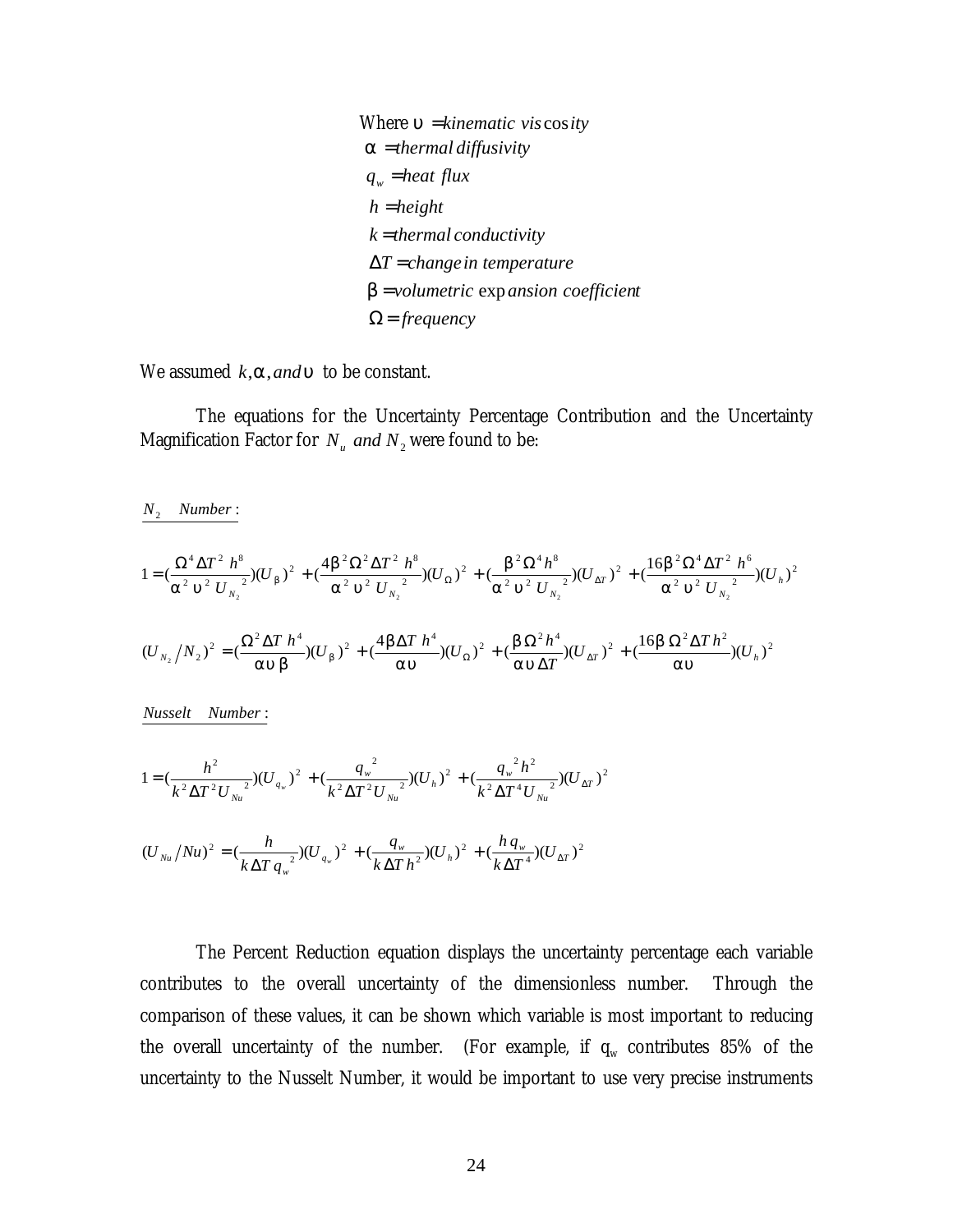when measuring this number in order to reduce this uncertainty, while the h and ΔT could be measured with relatively inexpensive instruments.) The Uncertainty Magnification Factor equation displays the magnitude of uncertainty for each variable. (For example, if  $\mathbf{q}_\mathrm{w}$  has an uncertainty on the order of  $10^6$  while h and  $\Delta T$  have an uncertainty on the order of  $10^2$ , it would be important to measure  $\mathsf{q}_\mathrm{w}$  very precisely to reduce this large uncertainty.) Through this process, these equations can be used to determine how equipment money should be spent.

In the above equations, one can get a very superficial sense of how each variable will affect the uncertainty of the dimensionless numbers. This is achieved by comparing the exponents of a variable for each term. For example, it is seen that h will affect the uncertainty of  $q_w$  the same amount as  $\Delta T$ , in both the percent reduction equation and the magnification factor equation.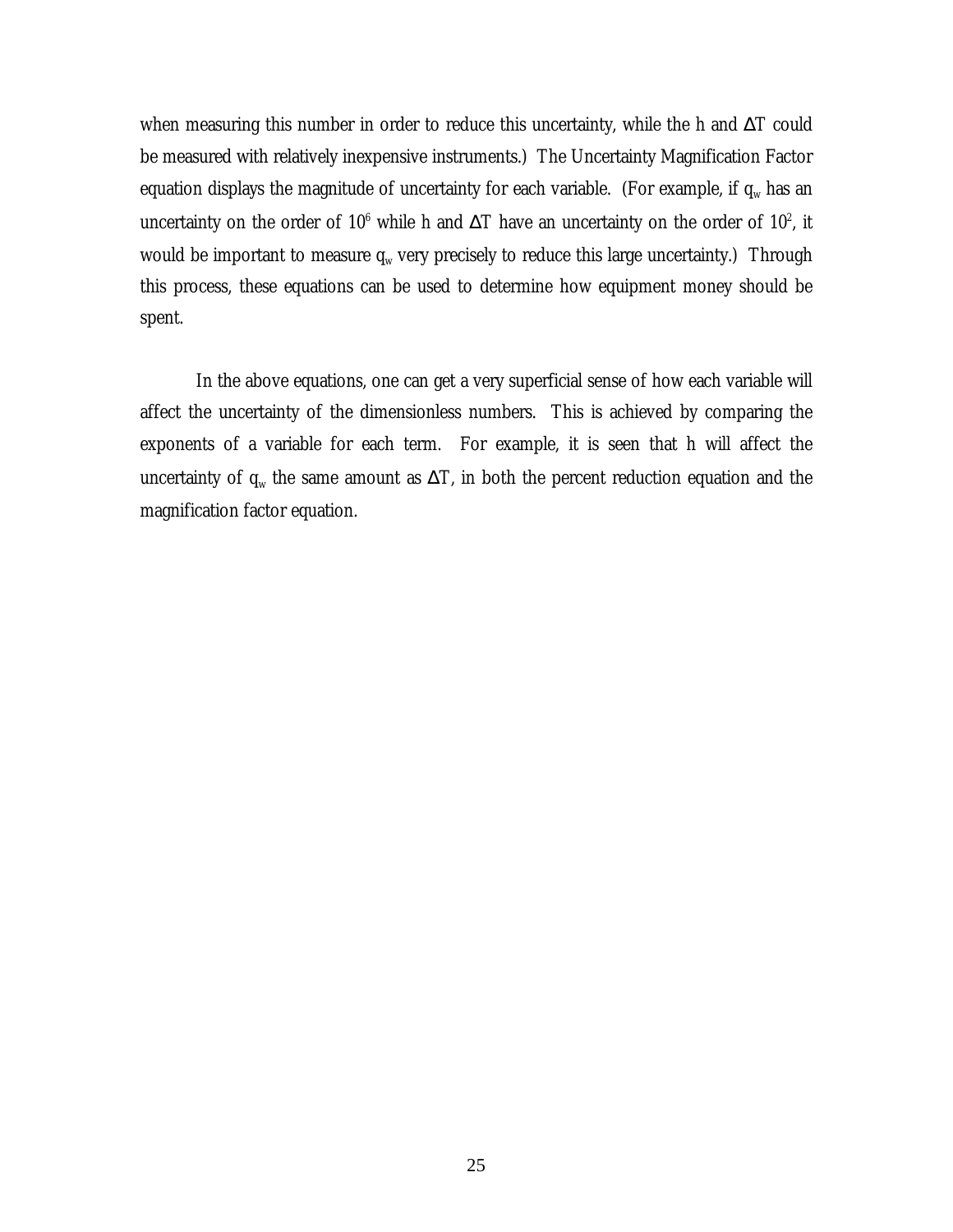# **APPENDIX C – AGE VERIFICATION**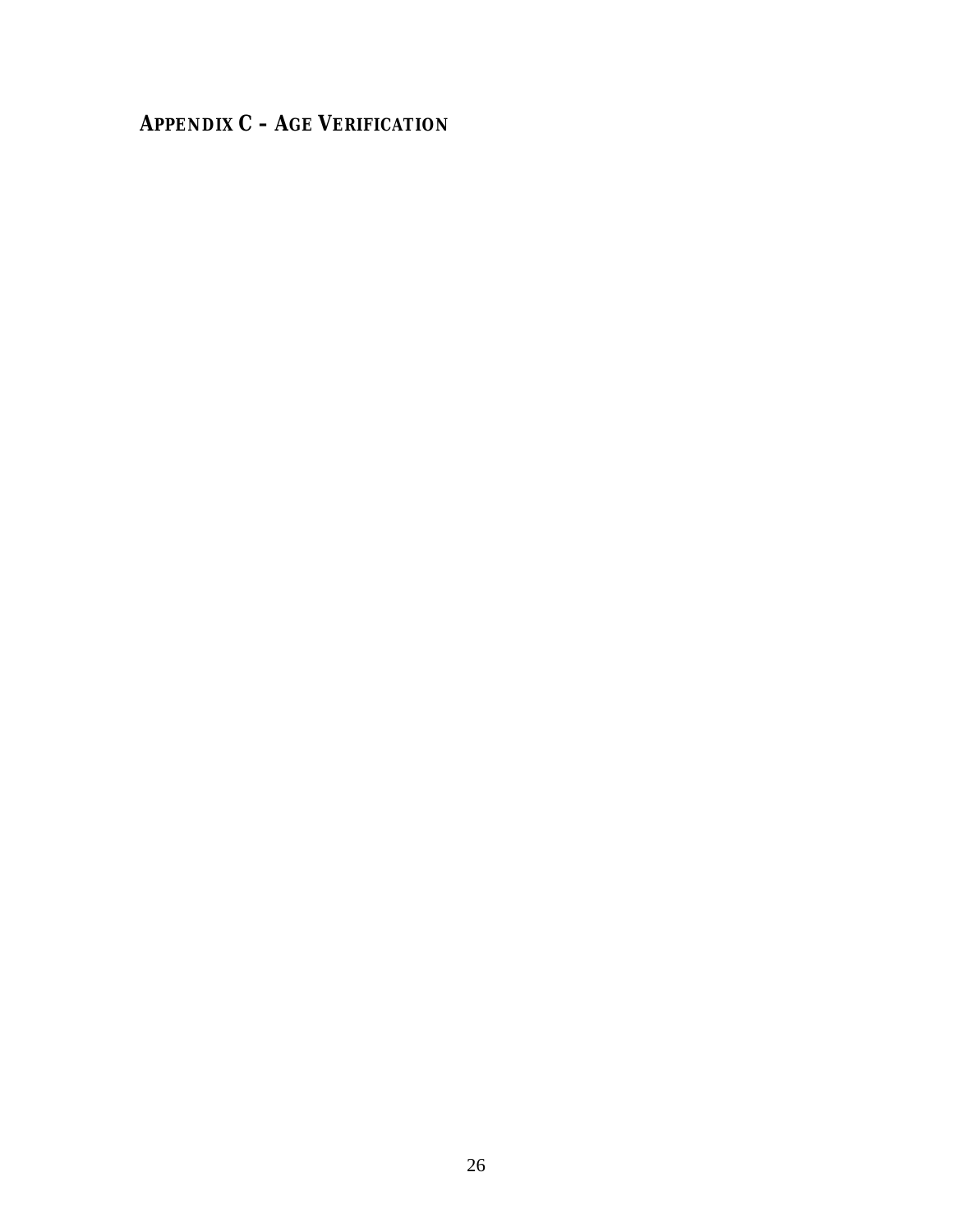# **APPENDIX D - FACULTY ENDORSEMENT**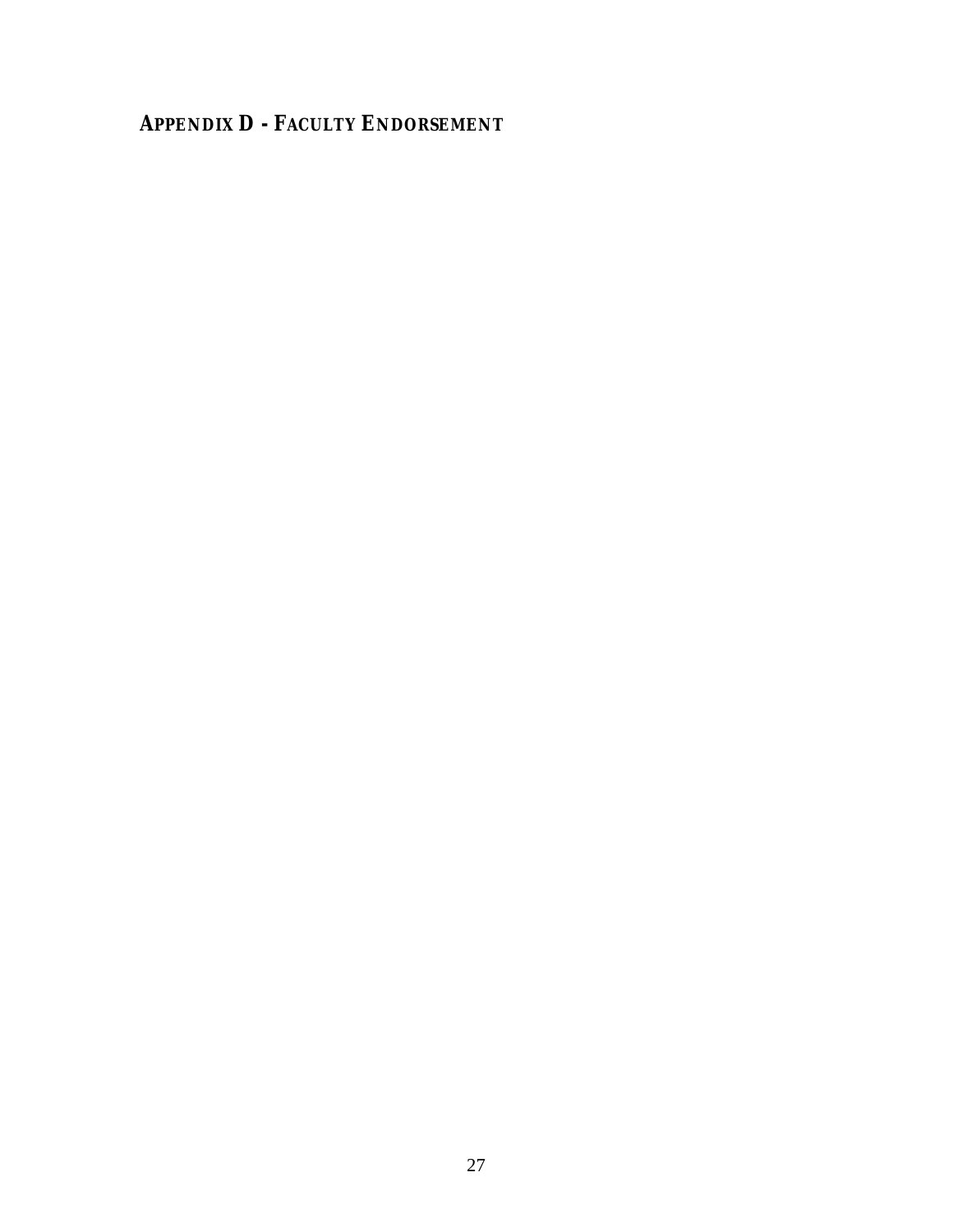### **APPENDIX E – TEAM ADVISOR**

### **John Baker, Ph.D.**

#### **Address**

UAB Department of Materials and Mechanical Engineering 358B BEC, 1150 10<sup>th</sup> Ave S, Birmingham, AL 35294-4461 Phone: (205) 934-7508 Facsimile: (205) 934-8485 (Office) E-mail: jbaker@eng.uab.edu

#### **Education**

| 1993 Ph.D. | University of Kentucky; Lexington, Kentucky |
|------------|---------------------------------------------|
| 1990 MSME  | University of Kentucky; Lexington, Kentucky |
| 1987 BSME  | University of Kentucky; Lexington, Kentucky |

#### **Professional Experience**

| $1/94-$       | Assistant Professor, Department of Materials and Mechanical Engineering |
|---------------|-------------------------------------------------------------------------|
|               | University of Alabama at Birmingham; Birmingham, Alabama                |
| $11/98-$      | Director, UAB Mechanical Engineering Undergraduate Laboratories         |
|               | University of Alabama at Birmingham; Birmingham, Alabama                |
| $3/96 - 3/97$ | Director, UAB Mechanical Engineering Graduate Program                   |
|               | University of Alabama at Birmingham; Birmingham, Alabama                |
| $6/93 - 9/93$ | Guest Student, Department of Physical Oceanography                      |
|               | Woods Hole Oceanographic Institution; Woods Hole, Massachusetts         |
| $6/92 - 8/92$ | Instructor, Department of Mechanical Engineering                        |
|               | University of Kentucky; Lexington, Kentucky                             |
| $8/91 - 5/92$ | Teaching Assistant, Department of Mechanical Engineering                |
|               | University of Kentucky; Lexington, Kentucky                             |
| $6/91 - 8/91$ | Instructor, Department of Mechanical Engineering                        |
|               | University of Kentucky; Lexington, Kentucky                             |
| 9/90-11/91    | Research Engineer                                                       |
|               | Cudo Technologies, Ltd, Lexington, Kentucky                             |
| $6/90 - 8/90$ | Instructor, Department of Mechanical Engineering                        |
|               | University of Kentucky; Lexington, Kentucky                             |
| $1/89 - 5/90$ | Teaching Assistant, Department of Mechanical Engineering                |
|               | University of Kentucky; Lexington, Kentucky                             |
| $6/89 - 9/89$ | Research Associate, AFOSR/UES Graduate Student Research Program         |
|               | Computational Aerodynamics Group, Wright-Patterson Air Force Base, Ohio |

#### **Awards and Honors**

| 1998 Finalist. | Ingalls-UAB National Alumni Excellence in Classroom Teaching Award,          |
|----------------|------------------------------------------------------------------------------|
|                | 1997-99 UAB Faculty Senator (School of Engineering Representative)           |
| 1997 Finalist. | Ingalls-UAB National Alumni Excellence in Classroom Teaching Award           |
| 1997           | UAB President's Excellence in Teaching Award (Engineering)                   |
| 1991           | "Best Paper" in Hypersonics Award                                            |
|                | AIAA 17th Annual Mini-Symposium on Aerospace Science and Technology; Dayton, |
|                | Ohio                                                                         |